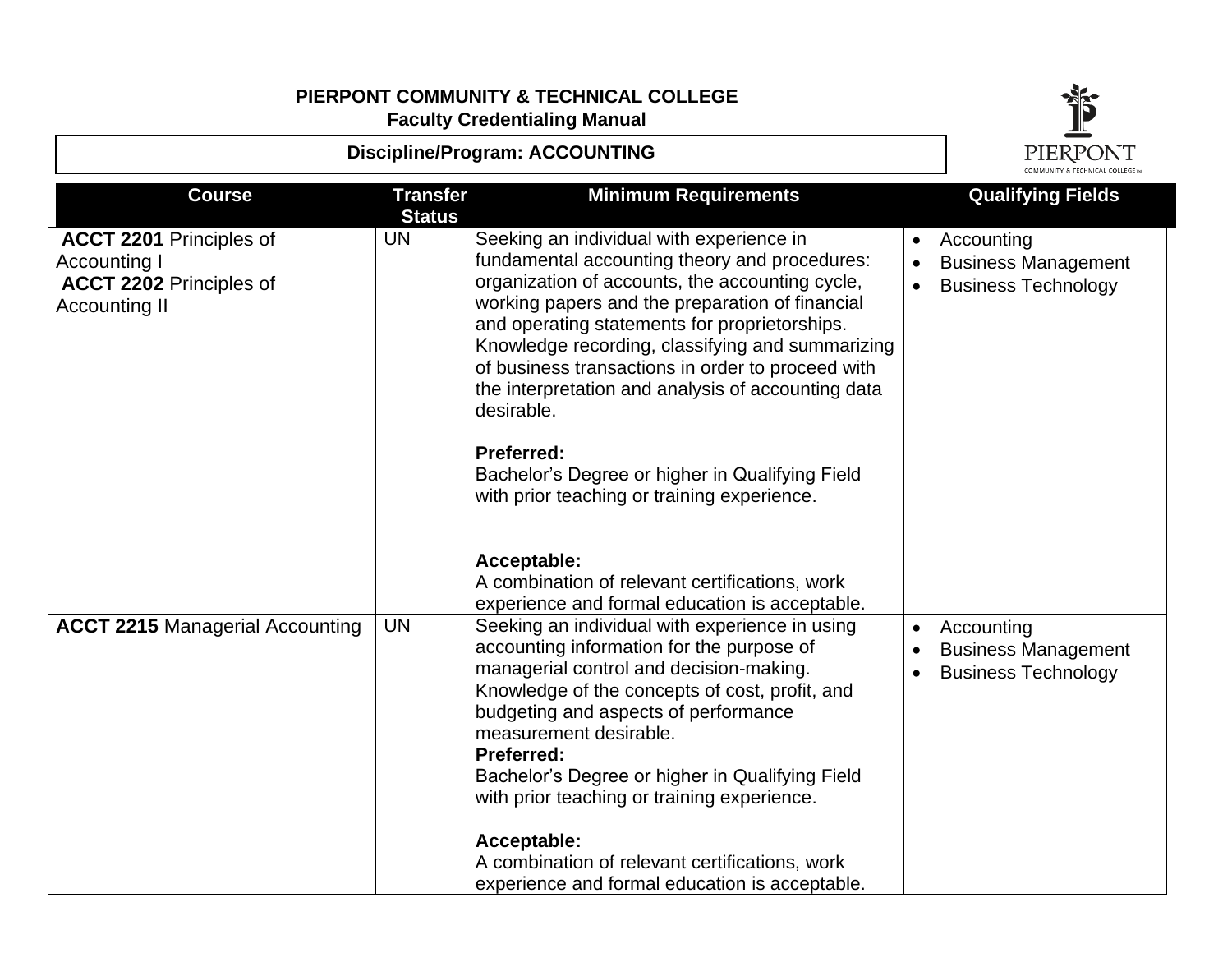| <b>ACCT 2216 Income Tax</b><br>Procedures                                | <b>UN</b> | Seeking an individual with experience in tax law,<br>income taxation and the applications of these<br>concepts and familiarity of tax forms. Knowledge<br>of tax preparation software expected.<br><b>Preferred:</b><br>Bachelor's Degree or higher in Qualifying Field<br>with prior teaching or training experience.<br>Acceptable:<br>A combination of relevant certifications, work<br>experience and formal education is acceptable.                                                                                                                                                                                                    | Accounting<br>$\bullet$<br><b>Business Management</b><br><b>Business Technology</b><br>$\bullet$              |
|--------------------------------------------------------------------------|-----------|----------------------------------------------------------------------------------------------------------------------------------------------------------------------------------------------------------------------------------------------------------------------------------------------------------------------------------------------------------------------------------------------------------------------------------------------------------------------------------------------------------------------------------------------------------------------------------------------------------------------------------------------|---------------------------------------------------------------------------------------------------------------|
| ACCT 2217 Concepts of<br><b>Computerized Accounting</b><br>(QuickBooks)  | <b>UN</b> | Seeking an individual with experience in<br>computerized accounting methods and accounting<br>software. Knowledge of QuickBooks is expected.<br><b>Preferred:</b><br>Bachelor's Degree or higher in Qualifying Field<br>with prior teaching or training experience.<br>Acceptable:<br>A combination of relevant certifications, work<br>experience and formal education is acceptable.                                                                                                                                                                                                                                                       | • Accounting<br><b>Business Management</b><br>$\bullet$<br><b>Business Technology</b>                         |
| <b>ACCT 2218 Payroll Accounting</b>                                      | <b>UN</b> | Prior teaching or training experience is preferred.<br>Seeking an individual with experience in state and<br>federal laws that pertain to computing and paying<br>wages and salaries. Knowledge of calculating<br>gross pay, calculating Social Security and<br>Medicare taxes, calculating federal and state<br>income and other taxes, journalizing and posting<br>payroll entries and completing various federal and<br>state forms. expected.<br><b>Preferred:</b><br>Bachelor's Degree or higher in Qualifying Field<br>Acceptable:<br>A combination of relevant certifications, work<br>experience and formal education is acceptable. | Accounting<br>$\bullet$<br><b>Business Management</b><br>$\bullet$<br><b>Business Technology</b><br>$\bullet$ |
| <b>ACCT 2995 Professional Internship</b><br>and Portfolio Development in | <b>UN</b> | Seeking an individual with experience supervising<br>students in Capstone courses or internship roles                                                                                                                                                                                                                                                                                                                                                                                                                                                                                                                                        |                                                                                                               |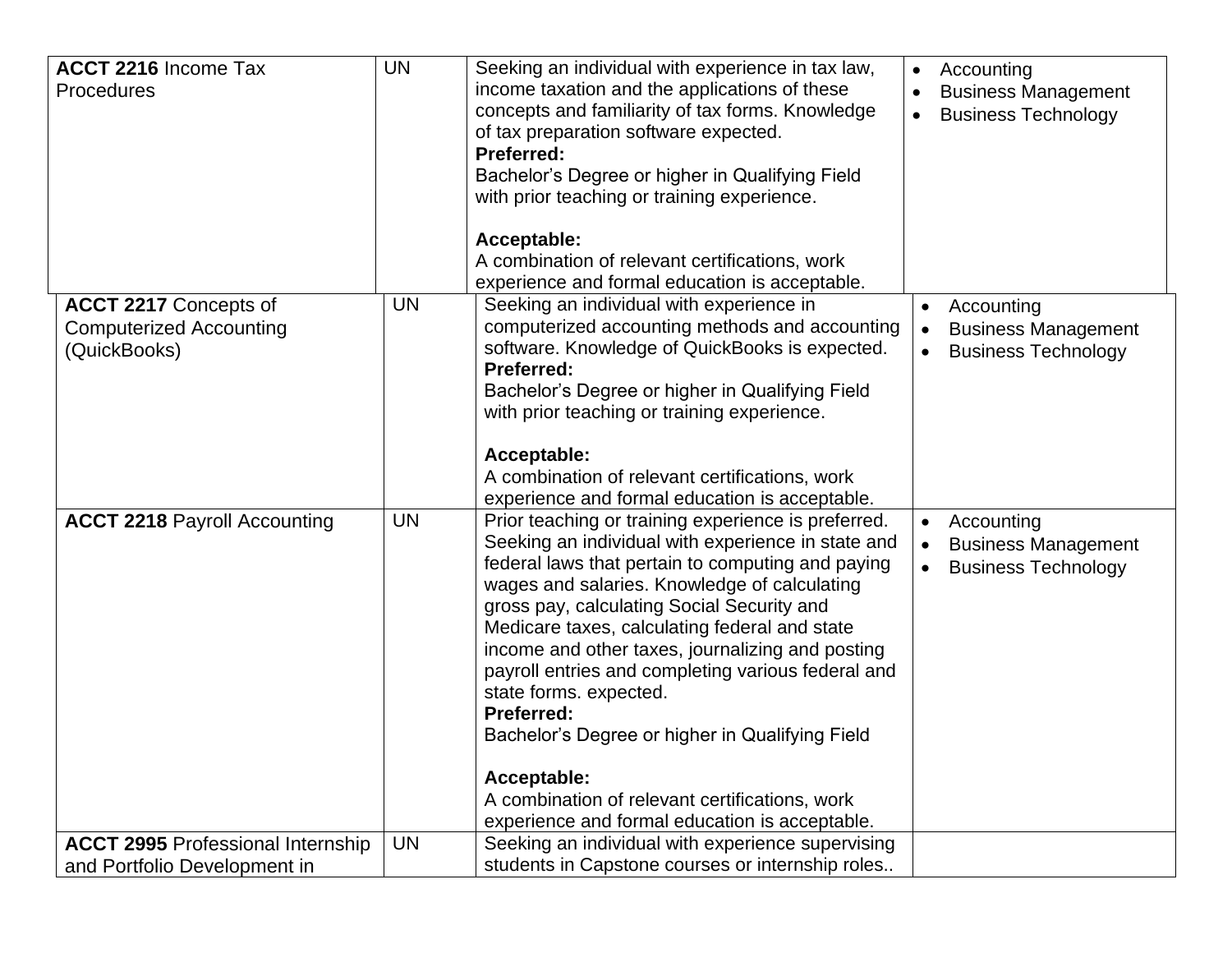| Accounting | Knowledge of accounting, job search and<br>certification expected.<br><b>Preferred:</b><br>Bachelor's Degree or higher in Qualifying Field<br>with prior teaching or training experience. |  |
|------------|-------------------------------------------------------------------------------------------------------------------------------------------------------------------------------------------|--|
|            | Acceptable:<br>A combination of relevant certifications, work<br>experience and formal education is acceptable.                                                                           |  |

*Notes:* (^) Course Equivalency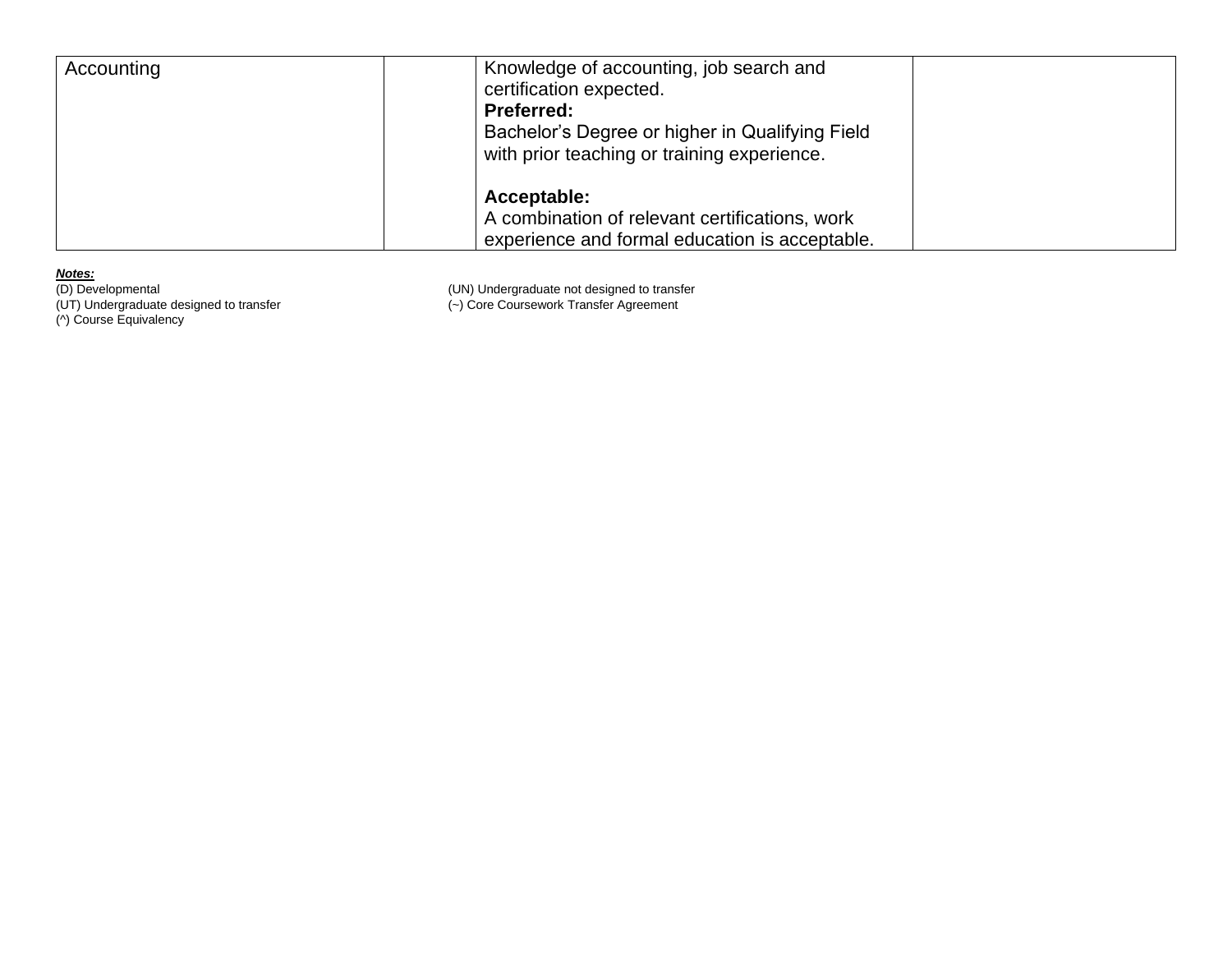#### **Discipline/Program: APPLIED DESIGN**



|                                                                                                                                                                                        | COMMUNITY & TECHNICAL COLLEGE IM |                                                                                                                                                                                                                                                                                                                                                                                                          |                                                                                                                          |
|----------------------------------------------------------------------------------------------------------------------------------------------------------------------------------------|----------------------------------|----------------------------------------------------------------------------------------------------------------------------------------------------------------------------------------------------------------------------------------------------------------------------------------------------------------------------------------------------------------------------------------------------------|--------------------------------------------------------------------------------------------------------------------------|
| <b>Course</b>                                                                                                                                                                          | <b>Transfer</b><br><b>Status</b> | <b>Minimum Requirements</b>                                                                                                                                                                                                                                                                                                                                                                              | <b>Qualifying Fields</b>                                                                                                 |
| <b>APPD 1101 Principles of Clothing</b><br>Construction<br><b>APPD 1102 Apparel Design</b><br><b>APPD 1103 Clothing and Culture</b><br><b>APPD 2210 Textiles</b>                       | <b>UN</b>                        | Seeking an individual with experience in relevant<br>Apparel Product/Apparel Design, clothing<br>construction, patternmaking, textiles, and cultural<br>and historical role of clothing in society.<br><b>Preferred:</b><br>Bachelor's Degree or higher in Qualifying Field<br>with prior teaching or training experience.                                                                               | <b>Fashion Design</b><br>$\bullet$<br><b>Applied Design</b><br><b>Interior Design</b><br>$\bullet$                       |
|                                                                                                                                                                                        |                                  | Acceptable:<br>A combination of relevant certifications, work<br>experience and formal education is acceptable.                                                                                                                                                                                                                                                                                          |                                                                                                                          |
| <b>APPD 1115 Introduction to Fashion</b><br><b>Business</b><br><b>APPD 2217</b> Visual Merchandising<br><b>APPD 2220 Fashion Accessories</b><br><b>APPD 2270 Fashion Merchandising</b> | <b>UN</b>                        | Seeking an individual with experience in relevant<br>Fashion Merchandising, Retail Management,<br>Apparel Product/Apparel Design, or closely related<br>field.<br><b>Preferred:</b><br>Bachelor's Degree or higher in Qualifying Field<br>with prior teaching or training experience.<br>Acceptable:<br>A combination of relevant certifications, work<br>experience and formal education is acceptable. | <b>Fashion Design</b><br><b>Applied Design</b><br><b>Interior Design</b><br>$\bullet$                                    |
| APPD 1116 History of<br><b>Contemporary Fashion</b><br><b>APPD 1130 History of Design</b><br>Through 19th Century<br>APPD 1131 History of 20 <sup>th</sup> Century<br>Design           | <b>UN</b>                        | Seeking an individual with experience in relevant<br>Fashion History, Art History, Styles and Periods<br>Interior Design and Decorating History, or closely<br>related field.<br><b>Preferred:</b><br>Bachelor's Degree or higher in Qualifying Field<br>with prior teaching or training experience.<br>Acceptable:<br>A combination of relevant certifications, work                                    | <b>Fashion Design</b><br>$\bullet$<br><b>Applied Design</b><br><b>Interior Design</b><br><b>Art History</b><br>$\bullet$ |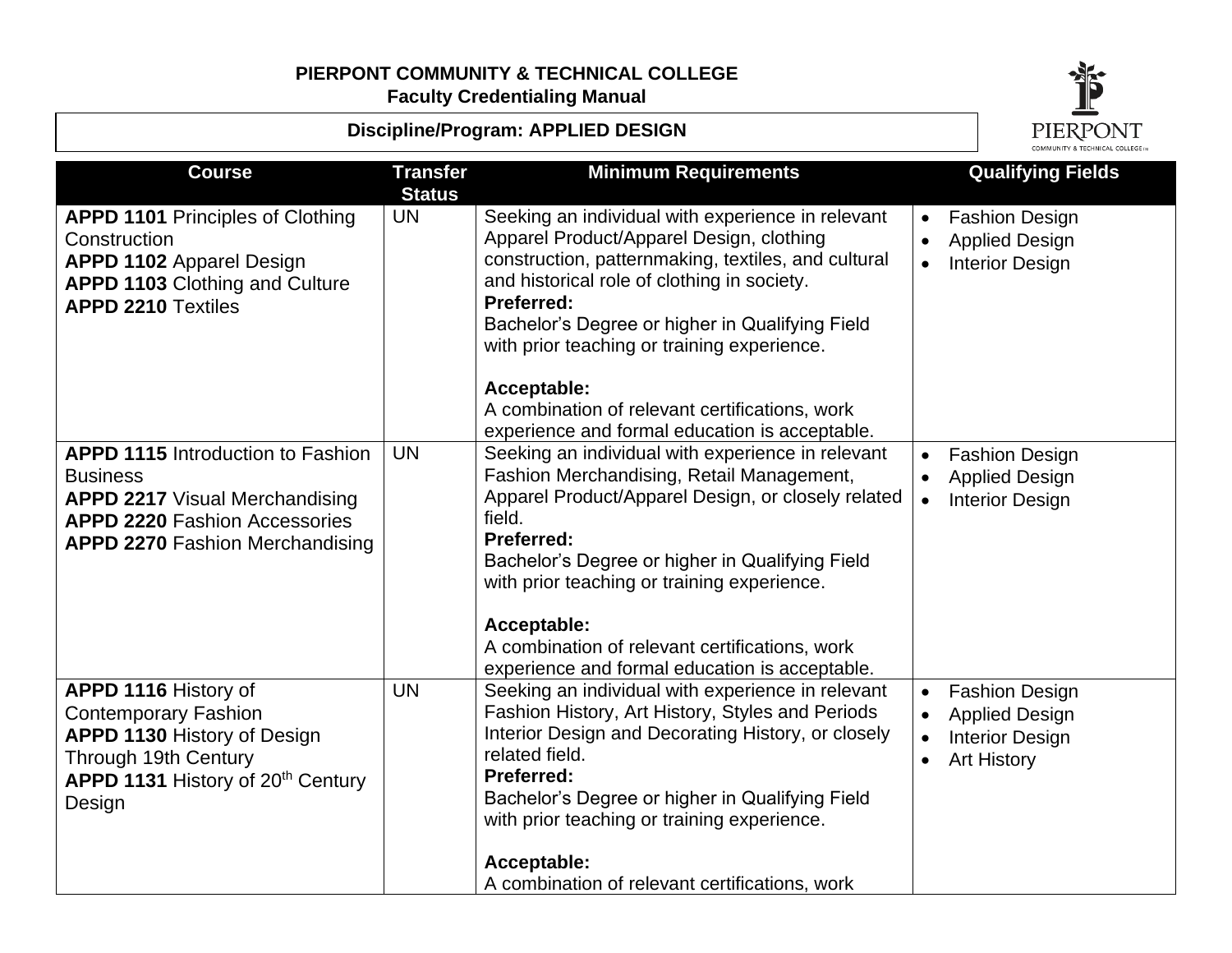|                                                                                                                                                                                                                                                                                                                                                                                                                         |           | experience and formal education is acceptable.                                                                                                                                                                                                                                                                                                                                                                                                                            |                                                                                                                                        |
|-------------------------------------------------------------------------------------------------------------------------------------------------------------------------------------------------------------------------------------------------------------------------------------------------------------------------------------------------------------------------------------------------------------------------|-----------|---------------------------------------------------------------------------------------------------------------------------------------------------------------------------------------------------------------------------------------------------------------------------------------------------------------------------------------------------------------------------------------------------------------------------------------------------------------------------|----------------------------------------------------------------------------------------------------------------------------------------|
| <b>APPD 1140</b> Introduction to Interior<br>Design<br><b>APPD 1160 Construction Details</b><br>and Design<br><b>APPD 2246 Building Information</b><br>Modeling (BIM) for Interior<br><b>Environments (Revit)</b><br>APPD 2250 Design in Interior<br><b>Furnishings</b><br><b>APPD 2262 Codes &amp; Specifications</b><br>in Design<br><b>APPD 2260 Contract Design</b><br><b>APPD 2261 Advanced Contract</b><br>Design | <b>UN</b> | Seeking an individual with experience in relevant<br>Interior Design, Construction Details, Revit<br>Software, CAD software, Codes & Specifications,<br>and Contracts or closely related fields.<br><b>Preferred:</b><br>Bachelor's Degree or higher in Qualifying Field<br>with prior teaching or training experience.<br>Acceptable:<br>A combination of relevant certifications, work<br>experience and formal education is acceptable.                                | <b>Fashion Design</b><br>$\bullet$<br><b>Applied Design</b><br>$\bullet$<br><b>Interior Design</b><br>$\bullet$                        |
| <b>APPD 1189 Guided Experience I</b><br><b>APPD 1199</b> Special Topics in<br><b>Applied Design</b><br><b>APPD 2289 Guided Experience II</b><br><b>APPD 2299 Special Topics in</b><br><b>Applied Design</b><br><b>APPD 2995 Applied Design</b><br>Practicum                                                                                                                                                             | <b>UN</b> | Seeking an individual with experience supervising<br>students in Capstone courses, independent<br>studies, or internship roles. Knowledge of fashion<br>and interior design industry, job search and<br>certification expected.<br><b>Preferred:</b><br>Bachelor's Degree or higher in Qualifying Field<br>with prior teaching or training experience.<br>Acceptable:<br>A combination of relevant certifications, work<br>experience and formal education is acceptable. | <b>Fashion Design</b><br>$\bullet$<br><b>Applied Design</b><br>$\bullet$<br><b>Interior Design</b><br>$\bullet$                        |
| <b>APPD 2200 Design Thinking</b>                                                                                                                                                                                                                                                                                                                                                                                        | <b>UN</b> | Seeking an individual with experience in relevant<br>Design Thinking, Problem Solving, using human-<br>centered techniques to solve problems in a<br>creative and innovative way.<br>Preferred:<br>Bachelor's Degree or higher in Qualifying Field<br>with prior teaching or training experience.<br>Acceptable:<br>A combination of relevant certifications, work                                                                                                        | <b>Fashion Design</b><br>$\bullet$<br><b>Applied Design</b><br>$\bullet$<br><b>Interior Design</b><br>$\bullet$<br>Fine Arts<br>Design |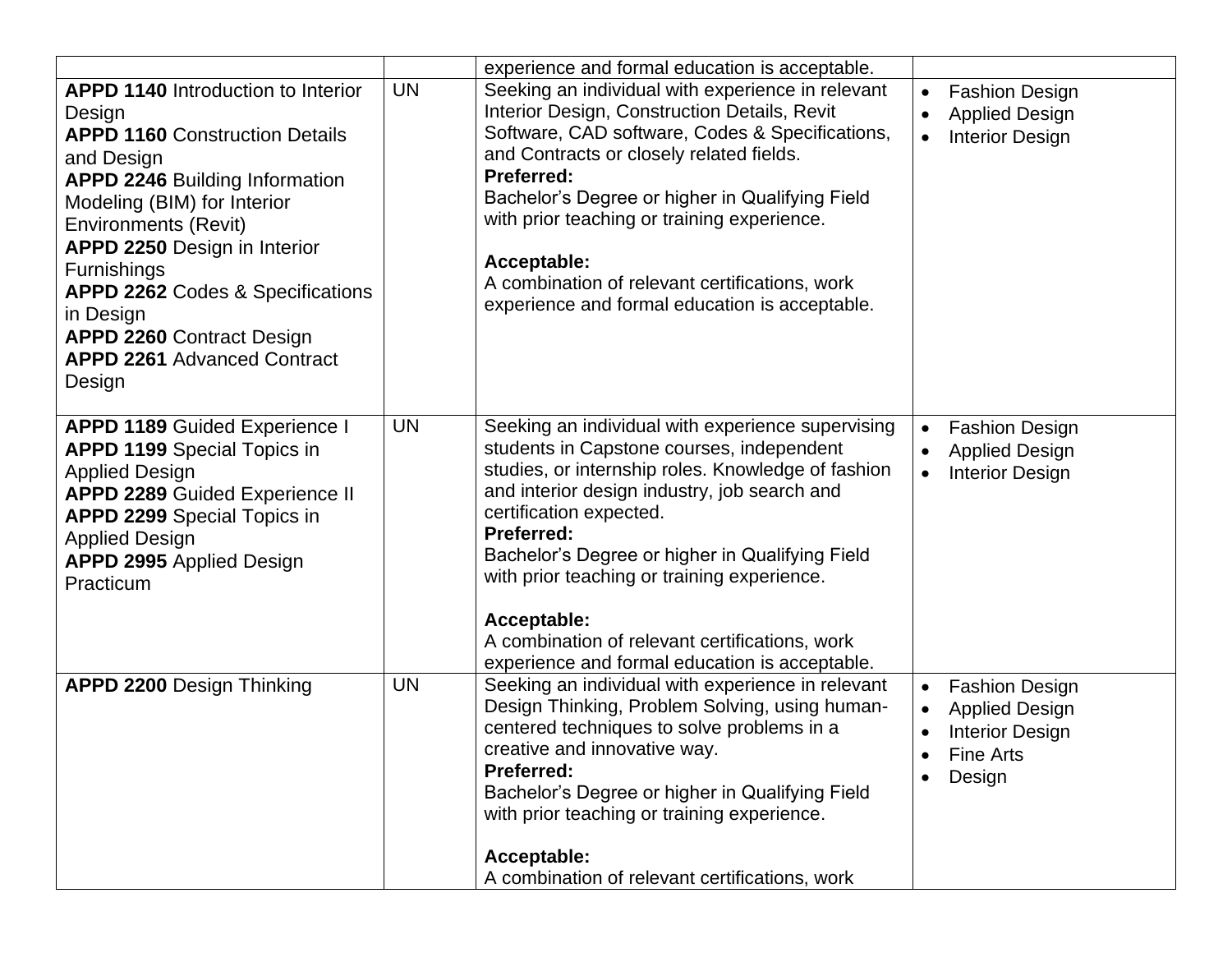|                                  |    | experience and formal education is acceptable.                                                                                                                                                                                                                                                                 |                                                                                            |
|----------------------------------|----|----------------------------------------------------------------------------------------------------------------------------------------------------------------------------------------------------------------------------------------------------------------------------------------------------------------|--------------------------------------------------------------------------------------------|
| APPD 2235 Design in Social Media | UN | Seeking an individual with experience in relevant<br>marketing, copywriting, social media campaign<br>management, conceptualization, graphics and<br>web design, and management skills.<br><b>Preferred:</b><br>Bachelor's Degree or higher in Qualifying Field<br>with prior teaching or training experience. | <b>Applied Design</b><br>Web Design<br><b>Graphic Design</b><br>Social Media<br>Management |
|                                  |    | Acceptable:<br>A combination of relevant certifications, work<br>experience and formal education is acceptable.                                                                                                                                                                                                |                                                                                            |

(^) Course Equivalency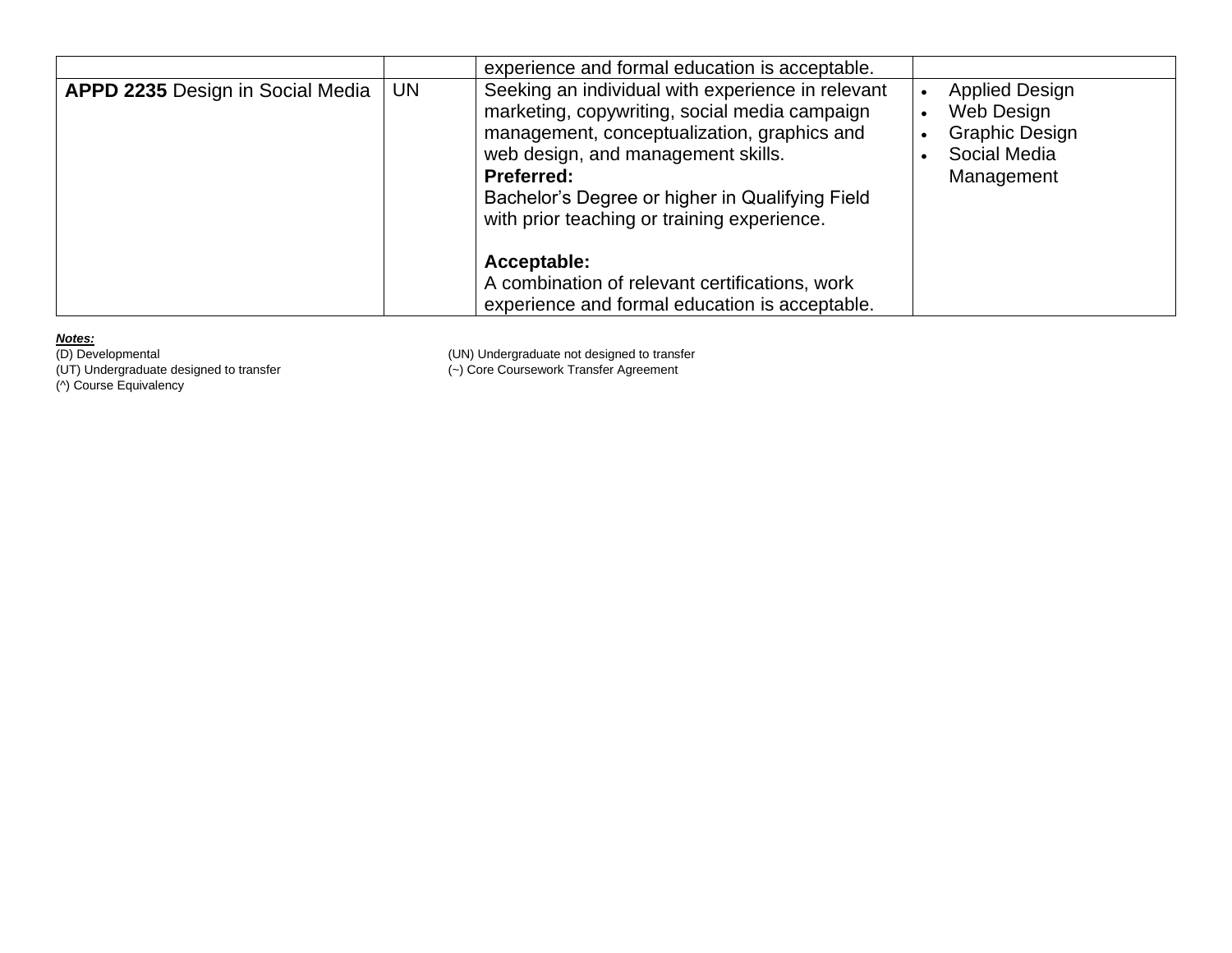

| <b>Discipline/Program: ART</b>                                                                                                                                                                                                                  |                                  |                                                                                                                                                                                                                                                                                                                                                                                                                                               |                        | PIERPONT                 |
|-------------------------------------------------------------------------------------------------------------------------------------------------------------------------------------------------------------------------------------------------|----------------------------------|-----------------------------------------------------------------------------------------------------------------------------------------------------------------------------------------------------------------------------------------------------------------------------------------------------------------------------------------------------------------------------------------------------------------------------------------------|------------------------|--------------------------|
| <b>Course</b>                                                                                                                                                                                                                                   | <b>Transfer</b><br><b>Status</b> | <b>Minimum Requirements</b>                                                                                                                                                                                                                                                                                                                                                                                                                   |                        | <b>Qualifying Fields</b> |
| <b>ARTD 1120 - Art Appreciation</b>                                                                                                                                                                                                             | UT                               | Seeking an individual with experience in relevant<br>Art History, Styles and Periods Interior Design and<br>Decorating History, or closely related field.<br>Preferred:<br>Bachelor's Degree or higher in Qualifying Field with<br>prior teaching or training experience.<br>This course is considered General Education<br>Transferrable and requires 18 graduate hours<br>preparation in the field of Art and Fine Arts related<br>studies. |                        | • Art history            |
| <b>ARTD 1140 - Design I: 2D</b><br>ARTD 1141 - Design II: 3D<br><b>ARTD 2241 - Drawing II: Drawing</b><br>from Life<br>ARTD 2261 - Painting I:<br><b>Foundations of Painting</b><br>ARTD 2283 - Sculpture I:<br><b>Foundations of Sculpture</b> | <b>UN</b>                        | Seeking an individual with experience in relevant<br>two and three dimensional design, drawing, digital<br>presentation, painting, and sculpture.<br>Preferred:<br>Bachelor's Degree or higher in Qualifying Field with<br>prior teaching or training experience.<br>Acceptable:<br>A combination of relevant certifications, work<br>experience and formal education is acceptable                                                           | $\bullet$<br>$\bullet$ | Art<br><b>Fine Arts</b>  |
| ARTD 1142 - Drawing I:<br><b>Foundations of Drawing</b>                                                                                                                                                                                         | <b>UN</b>                        | Seeking an individual with experience in relevant<br>two and three-dimensional design, drawing, digital<br>presentation, painting, and sculpture.<br><b>Preferred:</b><br>Bachelor's Degree or higher in Qualifying Field with<br>prior teaching or training experience.<br>Acceptable:<br>A combination of relevant certifications, work                                                                                                     | $\bullet$              | Art<br><b>Fine Arts</b>  |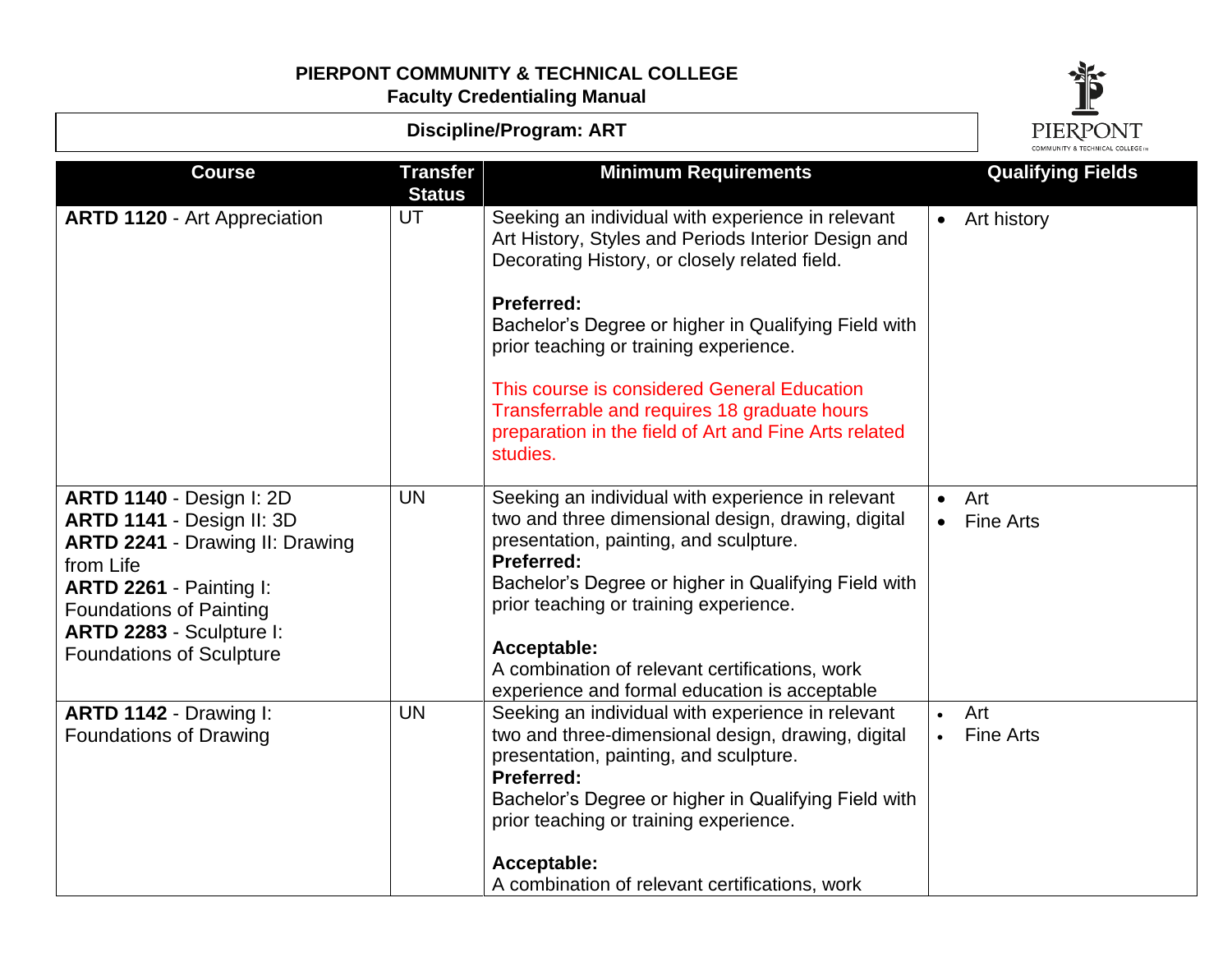|                                                    |    | experience and formal education is acceptable                                                                                                                                                                                                                                                                                                                                                                                                               |                                                               |
|----------------------------------------------------|----|-------------------------------------------------------------------------------------------------------------------------------------------------------------------------------------------------------------------------------------------------------------------------------------------------------------------------------------------------------------------------------------------------------------------------------------------------------------|---------------------------------------------------------------|
| <b>ARTD 2271 - Illustration and</b><br>Publication | UN | Seeking an individual with experience in relevant<br>two design, drawing, digital presentation, and digital<br>ink software such as Illustrator. Knowledge of<br>digital publishing and graphic design desirable.<br><b>Preferred:</b><br>Bachelor's Degree or higher in Qualifying Field with<br>prior teaching or training experience.<br>Acceptable:<br>A combination of relevant certifications, work<br>experience and formal education is acceptable. | Art<br>$\bullet$<br><b>Fine Arts</b><br><b>Graphic Design</b> |

(D) Developmental (UN) Undergraduate not designed to transfer

(UT) Undergraduate designed to transfer (~) Core Coursework Transfer Agreement

(^) Course Equivalency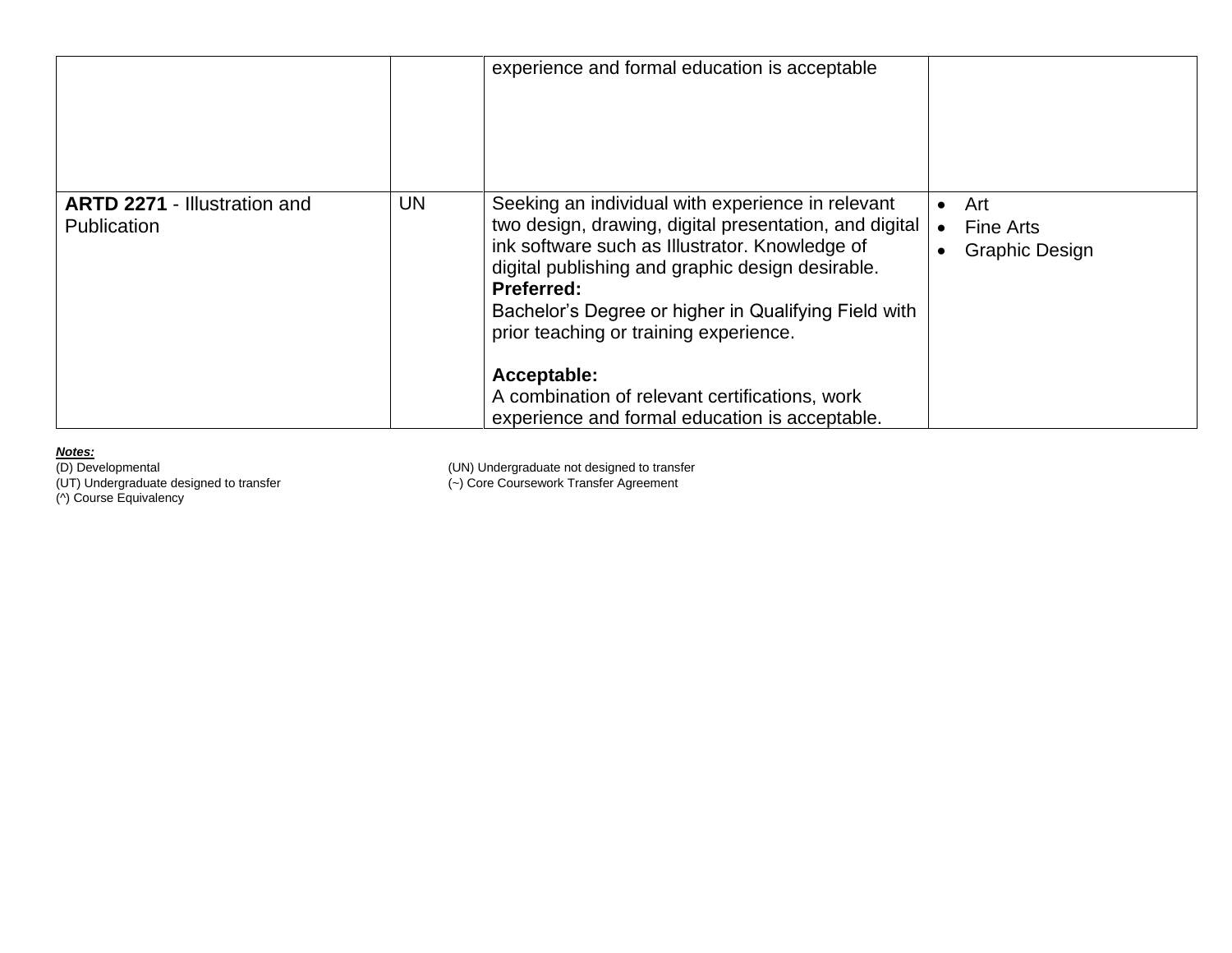

## **Discipline/Program: Aviation Maintenance**

| <b>Course</b>                               | <b>Transfer</b><br><b>Status</b> | <b>Minimum Requirements</b>                         | <b>Qualifying Fields</b> |
|---------------------------------------------|----------------------------------|-----------------------------------------------------|--------------------------|
| <b>AVMT 1101</b> Introduction to Aviation   | <b>UN</b>                        | Prior teaching or training experience is preferred. | • Aviation Maintenance   |
| Maintenance                                 |                                  | Seeking an individual with Associate's Degree or    |                          |
| <b>AVMT 1102 Aircraft Regulations &amp;</b> |                                  | higher, FAA Airframe & Powerplant Certificate or    |                          |
| <b>Publications</b>                         |                                  | equivalent with FCC Avionics background. Three -    |                          |
| <b>AVMT 1103 Aviation Shop</b>              |                                  | five years of experience in the general aviation    |                          |
| <b>Practices</b>                            |                                  | field with teaching experience.                     |                          |
| <b>AVMT 1105 Aircraft Utility Systems</b>   |                                  | Knowledgeable of FAA Part 147.                      |                          |
| <b>AVMT 1109 Aviation Electronics</b>       |                                  | $(FCC)$ .                                           |                          |
| <b>AVMT 1199 Special Topics in</b>          |                                  |                                                     |                          |
| Aviation                                    |                                  |                                                     |                          |
| <b>AVMT 2201 Reciprocating Engines</b>      |                                  |                                                     |                          |
| and System                                  |                                  |                                                     |                          |
| <b>AVMT 2202 Aircraft Sheet Metal</b>       |                                  |                                                     |                          |
| <b>Structures</b>                           |                                  |                                                     |                          |
| <b>AVMT 2203 Reciprocating Engine</b>       |                                  |                                                     |                          |
| Maintenance and Return to Service           |                                  |                                                     |                          |
| <b>AVMT 2204 Aircraft Propeller and</b>     |                                  |                                                     |                          |
| <b>Control Systems</b>                      |                                  |                                                     |                          |
| <b>AVMT 2205 Turbine Engines and</b>        |                                  |                                                     |                          |
| <b>Systems</b>                              |                                  |                                                     |                          |
| <b>AVMT 2206 Aircraft Fluid Power</b>       |                                  |                                                     |                          |
| and Landing Gear Systems                    |                                  |                                                     |                          |
| <b>AVMT 2207 Turbine Engine</b>             |                                  |                                                     |                          |
| Maintenance and Inspection                  |                                  |                                                     |                          |
| <b>AVMT 2208 Cabin Atmosphere</b>           |                                  |                                                     |                          |
| <b>Control Systems</b>                      |                                  |                                                     |                          |
| <b>AVMT 2209 Airframe Inspection</b>        |                                  |                                                     |                          |
| and Flight Control Systems                  |                                  |                                                     |                          |
| <b>AVMT 2210 Non-Metallic</b>               |                                  |                                                     |                          |
| <b>Structures</b>                           |                                  |                                                     |                          |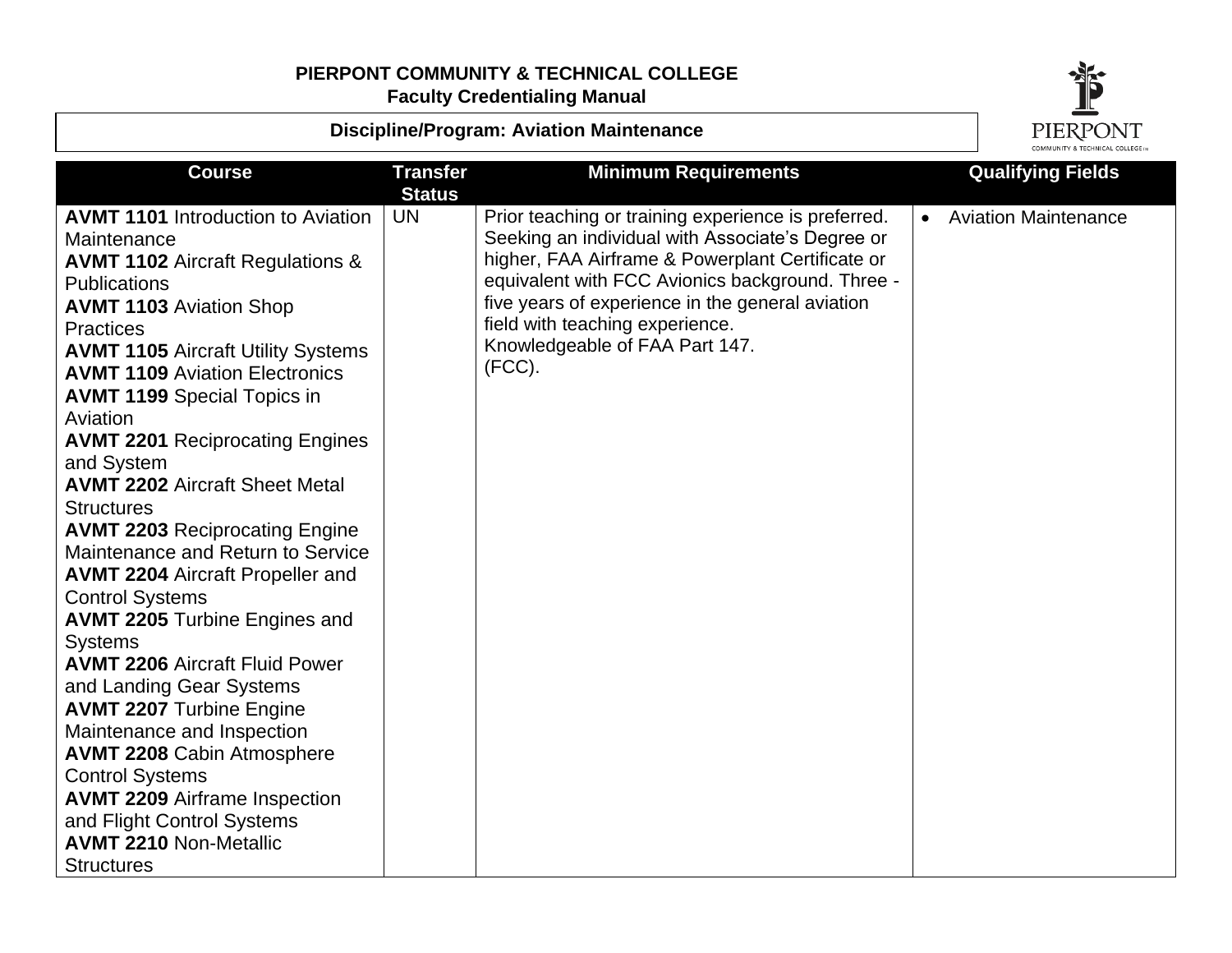| <b>AVMT 2211 Aircraft Avionics and</b>       |  |  |
|----------------------------------------------|--|--|
| <b>Information Systems</b>                   |  |  |
| <b>AVMT 2212 Advanced Independent</b>        |  |  |
| Study                                        |  |  |
| <b>AVMT 2215 FAA Certification</b>           |  |  |
| <b>Review</b>                                |  |  |
| <b>AVMT 2299 Special Topics in</b>           |  |  |
| Aviation                                     |  |  |
| <b>AVIO 1110 Aircraft Power</b>              |  |  |
| <b>Generation &amp; Distribution Systems</b> |  |  |

(UT) Undergraduate designed to transfer (~) Core Coursework Transfer Agreement

(^) Course Equivalency

(D) Developmental (UN) Undergraduate not designed to transfer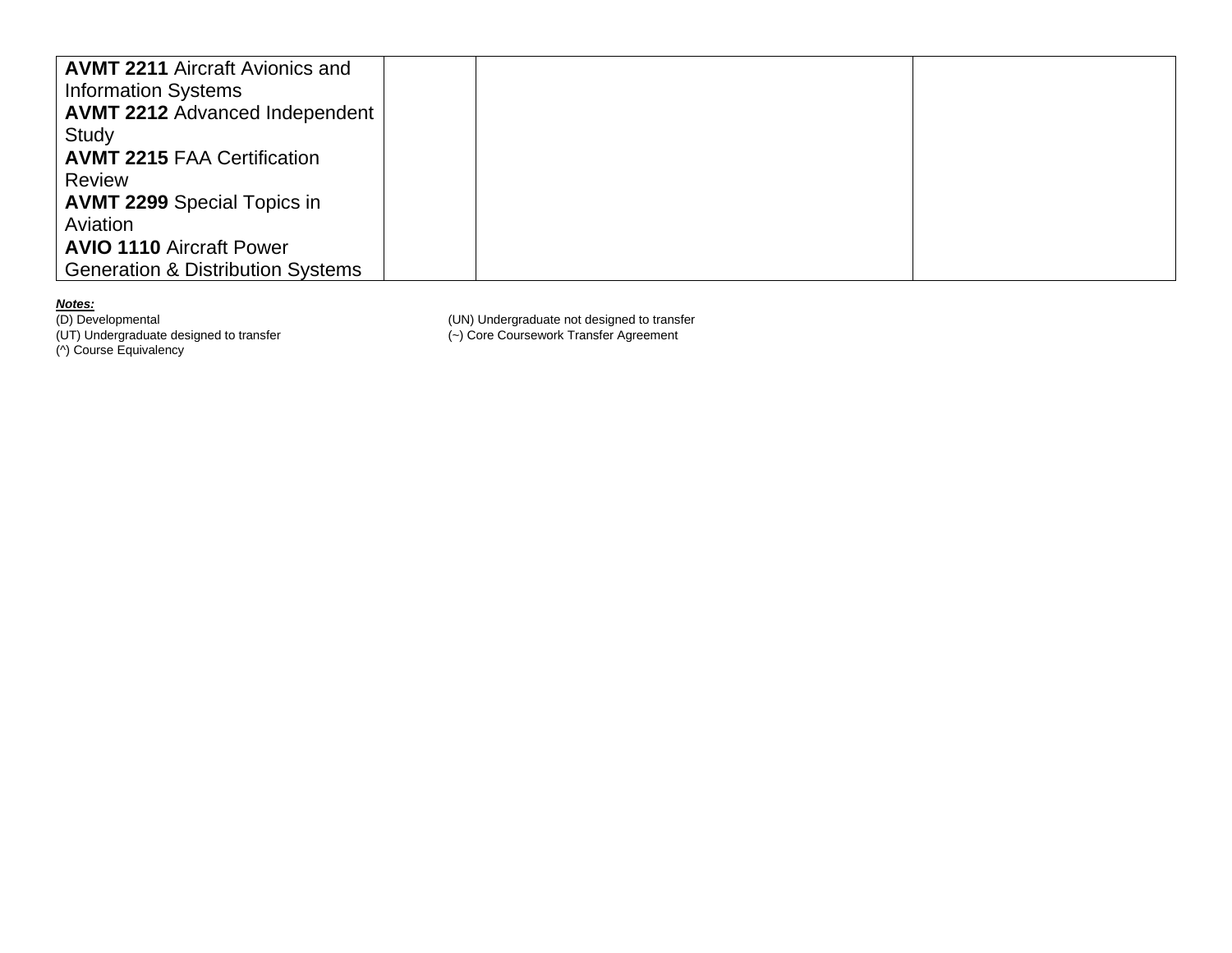# **PIERPONT COMMUNITY & TECHNICAL COLLEGE**

**Faculty Credentialing Manual**



| <b>Discipline/Program: Business</b>                                                                                                                                                                                                                                                                                                                     |                                  |                                                                                                                                                                                                                                                                                                                                                                                                                                                                                                                                                |                                                  | PIERPONT                                                             |
|---------------------------------------------------------------------------------------------------------------------------------------------------------------------------------------------------------------------------------------------------------------------------------------------------------------------------------------------------------|----------------------------------|------------------------------------------------------------------------------------------------------------------------------------------------------------------------------------------------------------------------------------------------------------------------------------------------------------------------------------------------------------------------------------------------------------------------------------------------------------------------------------------------------------------------------------------------|--------------------------------------------------|----------------------------------------------------------------------|
| <b>Course</b>                                                                                                                                                                                                                                                                                                                                           | <b>Transfer</b><br><b>Status</b> | <b>Minimum Requirements</b>                                                                                                                                                                                                                                                                                                                                                                                                                                                                                                                    |                                                  | <b>Qualifying Fields</b>                                             |
| <b>BUSN 1102</b> Introduction to<br><b>Business</b><br><b>BUSN 1199 Business</b><br><b>Administration Special Topics in</b><br><b>Business</b><br><b>BUSN 2210 Human Relations in</b><br><b>Business</b><br><b>BUSN 2248 Business Essentials</b><br><b>BUSN 2251 Corporate</b><br>Communication<br><b>BUSN 2300 Legal Aspects of</b><br><b>Business</b> | UN                               | Seeking an individual with experience in relevant<br><b>Business Administration, Human Relations,</b><br>Corporate Communications and Legal Aspects of<br>Business or closely related field.<br><b>Preferred:</b><br>Bachelor's Degree or higher in Qualifying Field<br>with prior teaching or training experience.<br>Acceptable:<br>A combination of relevant certifications, work<br>experience and formal education is acceptable.                                                                                                         | $\bullet$<br>$\bullet$<br>$\bullet$<br>$\bullet$ | <b>Business</b><br><b>Human Relations</b><br>Marketing<br>Management |
| <b>BUSN 1189 Guided Experience I</b><br><b>BUSN 2289 Guided Experience II</b><br><b>BUSN 2299 Special Topics in</b><br><b>Business Administration</b><br><b>BUSN 2995 Integrated Business</b><br><b>Strategies</b>                                                                                                                                      | <b>UN</b>                        | Seeking an individual with experience supervising<br>students in Capstone courses, independent<br>studies, or internship roles. Knowledge of<br><b>Business Administration, Human Relations,</b><br>Corporate Communication and Legal Aspects of<br>Business, job search and certification expected.<br><b>Preferred:</b><br>Bachelor's Degree or higher in Qualifying Field<br>with prior teaching or training experience.<br>Acceptable:<br>A combination of relevant certifications, work<br>experience and formal education is acceptable. | $\bullet$<br>$\bullet$<br>$\bullet$              | <b>Business</b><br><b>Human Relations</b><br>Marketing<br>Management |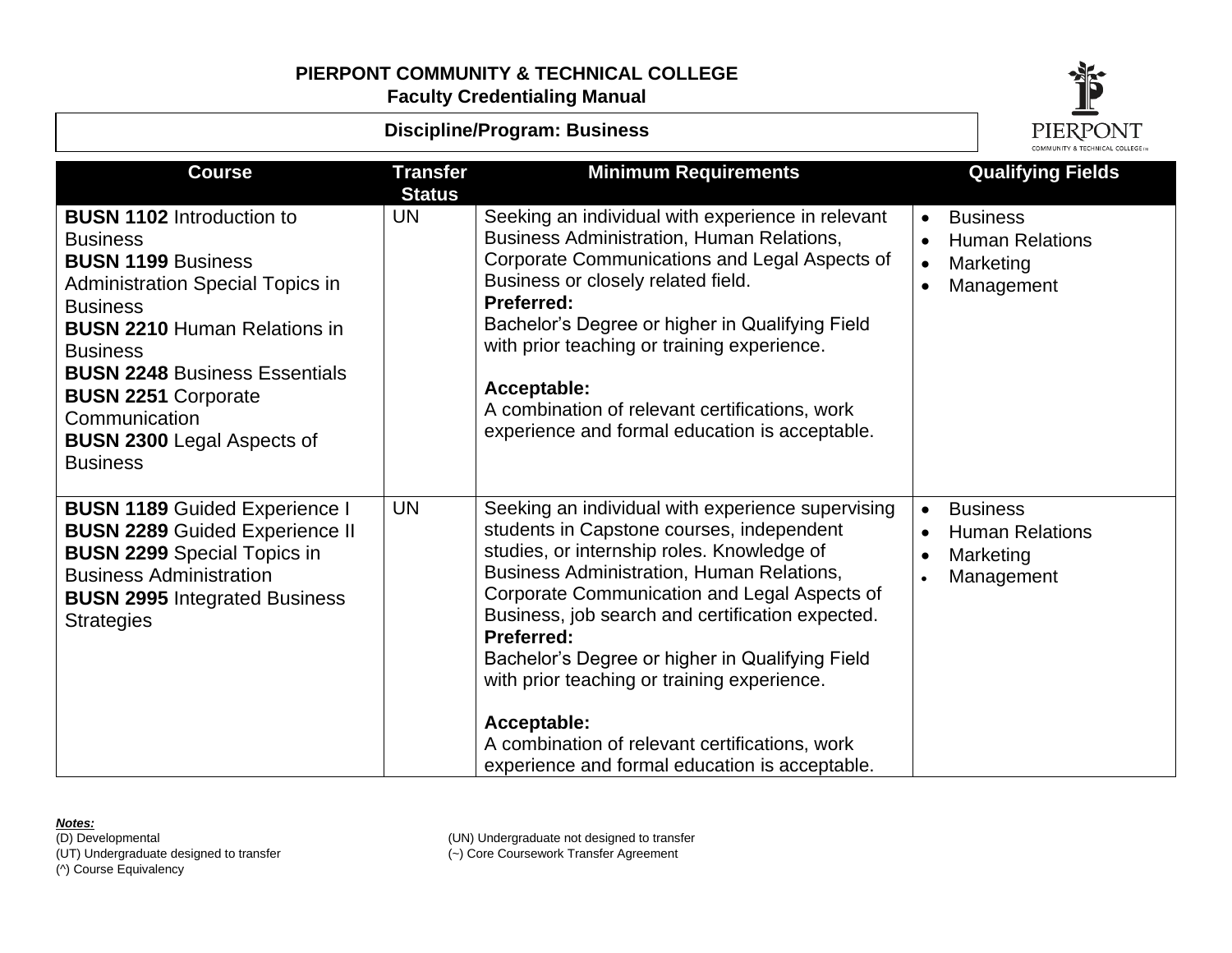## **PIERPONT COMMUNITY & TECHNICAL COLLEGE**

**Faculty Credentialing Manual**



| <b>Course</b>                                                                                                                                                                                                                                                                                                                                                                                                                                                                                            | <b>Transfer</b><br><b>Status</b> | <b>Minimum Requirements</b>                                                                                                                                                                                                                                                                                                                                                                                                                                                                                                                               | <b>Qualifying Fields</b>                                                                                                                                                                                                |
|----------------------------------------------------------------------------------------------------------------------------------------------------------------------------------------------------------------------------------------------------------------------------------------------------------------------------------------------------------------------------------------------------------------------------------------------------------------------------------------------------------|----------------------------------|-----------------------------------------------------------------------------------------------------------------------------------------------------------------------------------------------------------------------------------------------------------------------------------------------------------------------------------------------------------------------------------------------------------------------------------------------------------------------------------------------------------------------------------------------------------|-------------------------------------------------------------------------------------------------------------------------------------------------------------------------------------------------------------------------|
| <b>DRFT 1100 Engineering Graphics</b><br><b>DRFT 1200 Print Reading</b><br>DRFT 2200 Fundamentals of AutoCAD<br>DRFT 2205 Introduction to Solid<br>Modeling<br>DRFT 2210 AutoCAD Civil 3D<br><b>DRFT 2215</b> Architectural Drafting<br><b>DRFT 2224 Inventor Sheet Metal and</b><br>Fabrication<br><b>DRFT 2235 Technical Drafting</b><br><b>DRFT 2245 Architectural Design</b><br>DRFT 2254 Mapping<br>DRFT 2265 3D Printing: Additive<br>Manufacturing<br><b>DRFT 2299</b> Special Topics in Drafting | UN                               | Seeking an individual with experience in relevant<br>Drafting and Design, architectural, engineering or<br>closely related technical field. Knowledge of CAD<br>technology and software expected, Experience in<br>AutoCAD, Revit, Inventor, Civil 3D, Fusion 360 and<br>Solidworks desired.<br><b>Preferred:</b><br>Bachelor's Degree or higher in Qualifying Field<br>with prior teaching or training experience.<br>Acceptable:<br>A combination of relevant certifications, work<br>experience and formal education is acceptable.                    | <b>Drafting</b><br>$\bullet$<br>Mapping<br><b>Manufacturing Industries</b><br>Engineering,<br>$\bullet$<br>Mechanical/Electrical<br>Architecture<br>$\bullet$<br><b>Product Design</b><br>Simulation<br>$\bullet$       |
| DRFT 1189 Guided Experience I<br><b>DRFT 1199</b> Special Topics in Drafting<br>DRFT 2289 Guided Experience II<br><b>DRFT 2995 Drafting/Design Capstone</b><br>Course                                                                                                                                                                                                                                                                                                                                    | <b>UN</b>                        | Seeking an individual with experience supervising<br>students in Capstone courses, independent studies,<br>or internship roles. Knowledge of CAD technology<br>and software expected, Experience in AutoCAD,<br>Revit, Inventor, Civil 3D, Fusion 360 and Solidworks,<br>job search and certification expected.<br><b>Preferred:</b><br>Bachelor's Degree or higher in Qualifying Field<br>with prior teaching or training experience.<br>Acceptable:<br>A combination of relevant certifications, work<br>experience and formal education is acceptable. | Drafting<br>$\bullet$<br>Mapping<br>$\bullet$<br><b>Manufacturing Industries</b><br>Engineering,<br>$\bullet$<br>Mechanical/Electrical<br>Architecture<br>$\bullet$<br><b>Product Design</b><br>Simulation<br>$\bullet$ |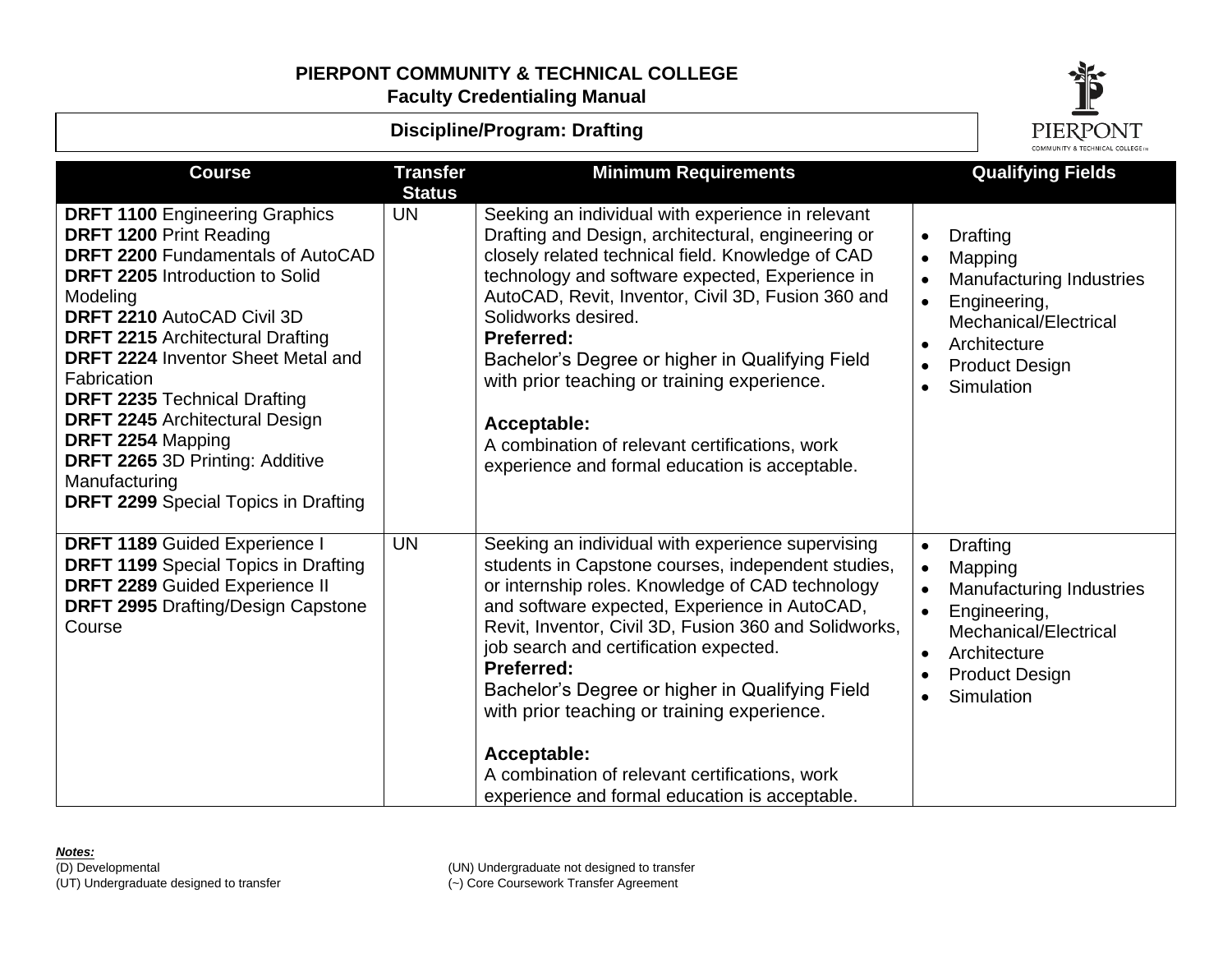(^) Course Equivalency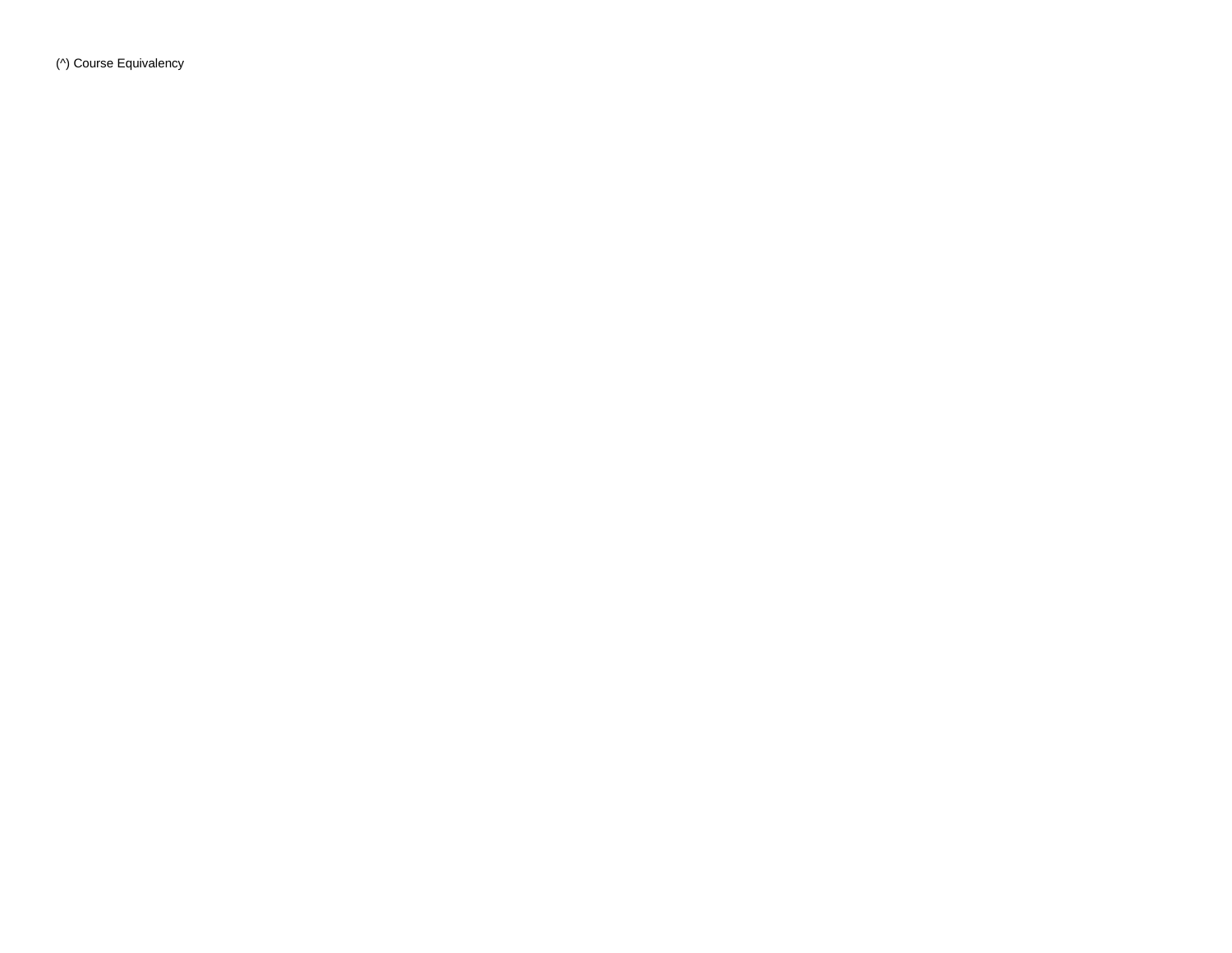

*Notes:*

(UT) Undergraduate designed to transfer (~) Core Coursework Transfer Agreement

(D) Developmental (UN) Undergraduate not designed to transfer

(^) Course Equivalency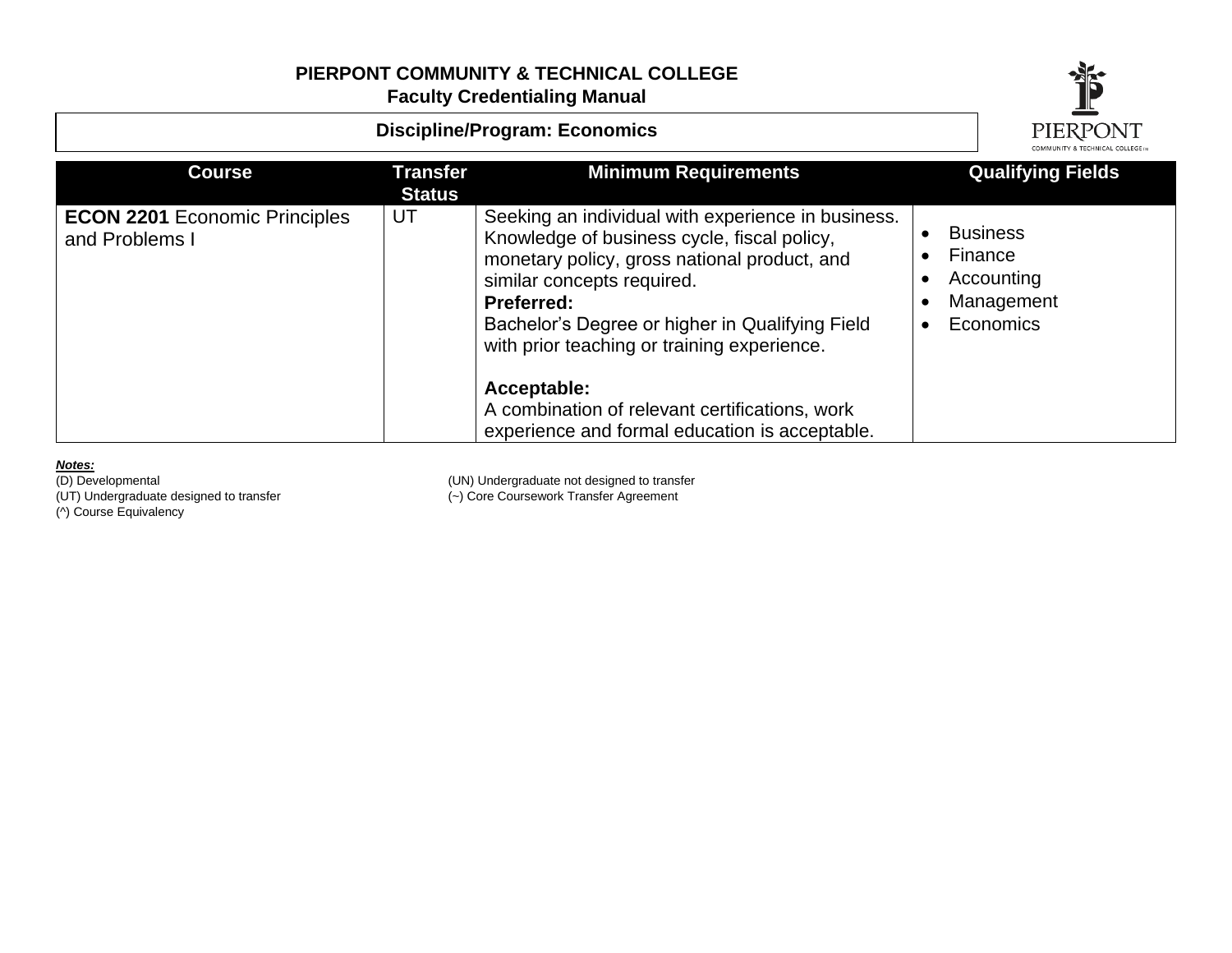**Discipline/Program: Electric Utility Technology**



|                                                                                                                                                                                                                                                                         |                                  |                                                                                                                                                                                                                                                                                                                                                                                                                                                                                                                                                                                   | COMMUNITY & TECHNICAL COLLEGETM                                                                       |
|-------------------------------------------------------------------------------------------------------------------------------------------------------------------------------------------------------------------------------------------------------------------------|----------------------------------|-----------------------------------------------------------------------------------------------------------------------------------------------------------------------------------------------------------------------------------------------------------------------------------------------------------------------------------------------------------------------------------------------------------------------------------------------------------------------------------------------------------------------------------------------------------------------------------|-------------------------------------------------------------------------------------------------------|
| <b>Course</b>                                                                                                                                                                                                                                                           | <b>Transfer</b><br><b>Status</b> | <b>Minimum Requirements</b>                                                                                                                                                                                                                                                                                                                                                                                                                                                                                                                                                       | <b>Qualifying Fields</b>                                                                              |
| <b>EUTP 1165 Basic DC Circuits</b><br><b>EUTP 1166 Basic AC Circuits</b>                                                                                                                                                                                                | <b>UN</b>                        | Seeking an individual with experience in<br>mechanics and electrical. Knowledge of electricity,<br>voltage, current, power, and resistance, parallel<br>circuits, electromagnetism, transformers, motors,<br>generators, circuit protection devices, and other<br>key electrical components, and off-site electrical<br>distribution required.<br>Preferred:<br>Bachelor's Degree or higher in Qualifying Field<br>with prior teaching or training experience.<br>Acceptable:<br>A combination of relevant certifications, work<br>experience and formal education is acceptable. | <b>Electric Utility Lineman or</b><br>Substation<br><b>Energy Utilities</b><br>$\bullet$              |
| <b>EUTP 1100 Electric Utility Practice I</b><br><b>EUTP 1200 Electric Utility Practice</b><br><b>EUTP 2000 Electric Utility Field</b><br>Experience<br><b>EUTP 2100 Electric Utility Practice</b><br>$\mathbf{III}$<br><b>EUTP 2200 Electric Utility Practice</b><br>IV | <b>UN</b>                        | These courses are not staffed by Pierpont.<br>Supervised practical applications of electrical<br>overhead line worker job duties in a setting under<br>direct supervision of First Energy personnel.<br>Acceptable:<br>A combination of relevant certifications, work<br>experience and formal education is acceptable.                                                                                                                                                                                                                                                           | <b>Electric Utility Lineman or</b><br>Substation<br><b>Energy Utilities</b>                           |
| <b>EUTP 2995 Power Systems</b><br><b>Institute Capstone</b>                                                                                                                                                                                                             | <b>UN</b>                        | Seeking an individual with experience supervising<br>students in Capstone courses, independent<br>studies, or internship roles. Electric Utility Industry,<br>job search and certification expected.<br><b>Preferred:</b><br>Bachelor's Degree or higher in Qualifying Field<br>with prior teaching or training experience.                                                                                                                                                                                                                                                       | <b>Electric Utility Lineman or</b><br>$\bullet$<br>Substation<br><b>Energy Utilities</b><br>$\bullet$ |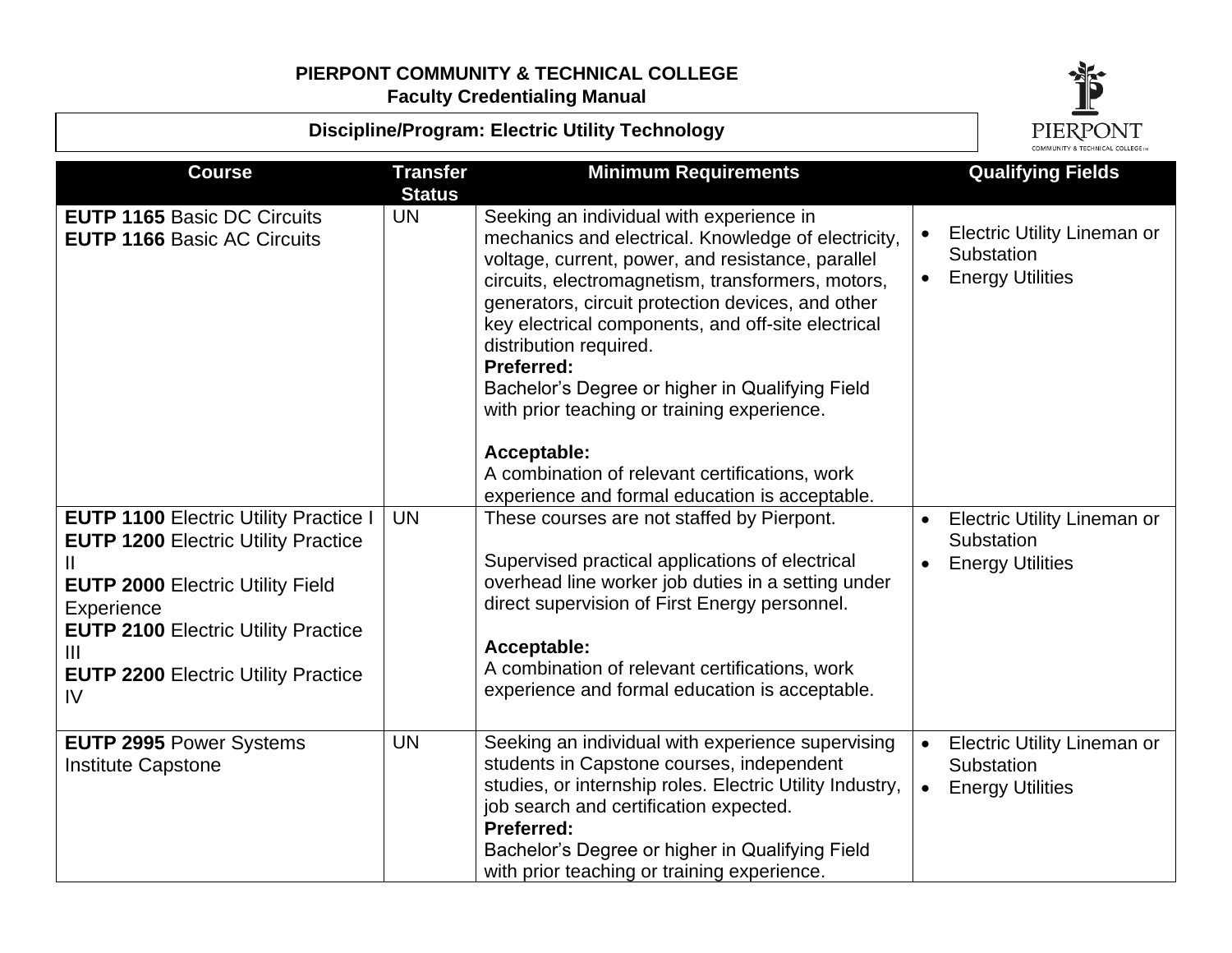|  | Acceptable:                                    |  |
|--|------------------------------------------------|--|
|  | A combination of relevant certifications, work |  |
|  | experience and formal education is acceptable. |  |

(^) Course Equivalency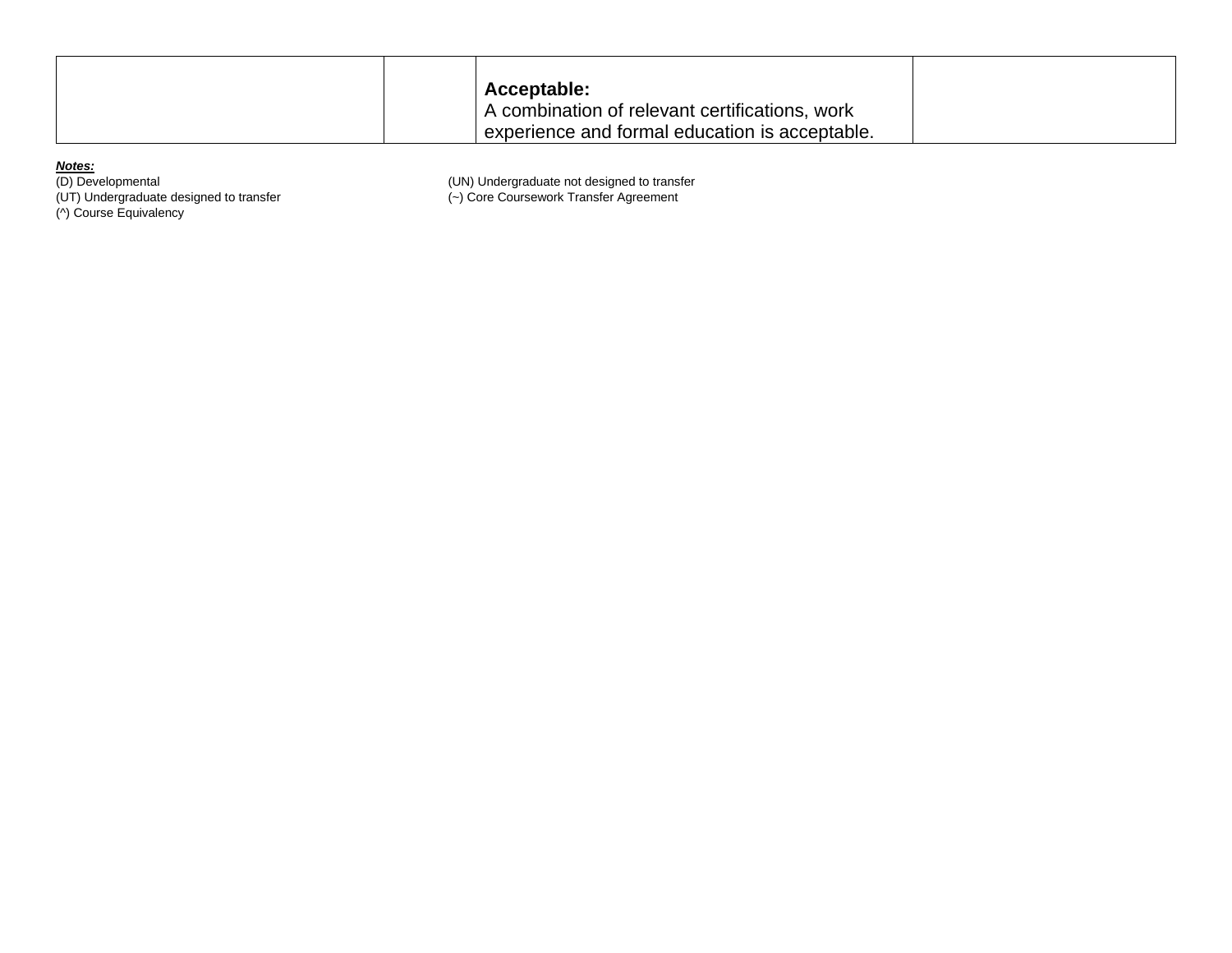**Discipline/Program: Energy and Mechatronics**



| <b>Course</b>                                                                                                                                                                                                                                                                            | <b>Transfer</b><br><b>Status</b> | <b>Minimum Requirements</b>                                                                                                                                                                                                                                                                                                                                                                                                                                                                                   | <b>Qualifying Fields</b>                                                                                                       |
|------------------------------------------------------------------------------------------------------------------------------------------------------------------------------------------------------------------------------------------------------------------------------------------|----------------------------------|---------------------------------------------------------------------------------------------------------------------------------------------------------------------------------------------------------------------------------------------------------------------------------------------------------------------------------------------------------------------------------------------------------------------------------------------------------------------------------------------------------------|--------------------------------------------------------------------------------------------------------------------------------|
| <b>ENRG 1010 Fluids I</b><br><b>MECT 2010 Fluids II</b>                                                                                                                                                                                                                                  | <b>UN</b>                        | Seeking an individual with experience relevant to<br>fluids, liquids, gases, and plasma relating to<br>mechanical, civil, and chemical applications. Must<br>possess a working knowledge of fluid statics and<br>fluid dynamics and related computational theories.<br><b>Preferred:</b><br>Bachelor's Degree or higher in Qualifying Field<br>with prior teaching or training experience.<br>Acceptable:<br>A combination of relevant certifications, work<br>experience and formal education is acceptable. | <b>Energy Utilities</b><br>$\bullet$<br><b>Mechanical Engineering</b><br>Mechatronics<br>$\bullet$<br>Electronics<br>$\bullet$ |
| <b>ENRG 1030 Electrical Machinery I</b><br><b>ENRG 1031 DC and AC Circuits</b><br><b>ENRG 2030 Electrical Machinery II</b>                                                                                                                                                               | <b>UN</b>                        | Seeking an individual with experience relevant to<br>Electrical Industrial Machinery, AC and DC<br>Circuits.<br><b>Preferred:</b><br>Bachelor's Degree or higher in Qualifying Field<br>with prior teaching or training experience.<br>Acceptable:<br>A combination of relevant certifications, work<br>experience and formal education is acceptable.                                                                                                                                                        | <b>Energy Utilities</b><br>$\bullet$<br><b>Mechanical Engineering</b><br><b>Mechatronics</b><br>Electronics                    |
| <b>ENRG 1043 Basic Instrumentation</b><br>and Process Control<br><b>ENRG 1045 Instrument Calibration,</b><br>Loop Tuning, & Wireless<br><b>Communications Systems</b><br><b>ENRG 1044 Advanced Analytical</b><br>Instrumentation<br><b>MECT 1040 Computers for</b><br><b>Technicians</b> | <b>UN</b>                        | Seeking an individual with experience relevant to<br>Basic Instrumentation and Process control, PLCs<br>Electronics and Robotics.<br><b>Preferred:</b><br>Bachelor's Degree or higher in Qualifying Field<br>Acceptable:<br>A combination of relevant certifications, work<br>experience and formal education is acceptable.                                                                                                                                                                                  | <b>Energy Utilities</b><br>$\bullet$<br><b>Mechanical Engineering</b><br><b>Mechatronics</b><br>$\bullet$<br>Electronics       |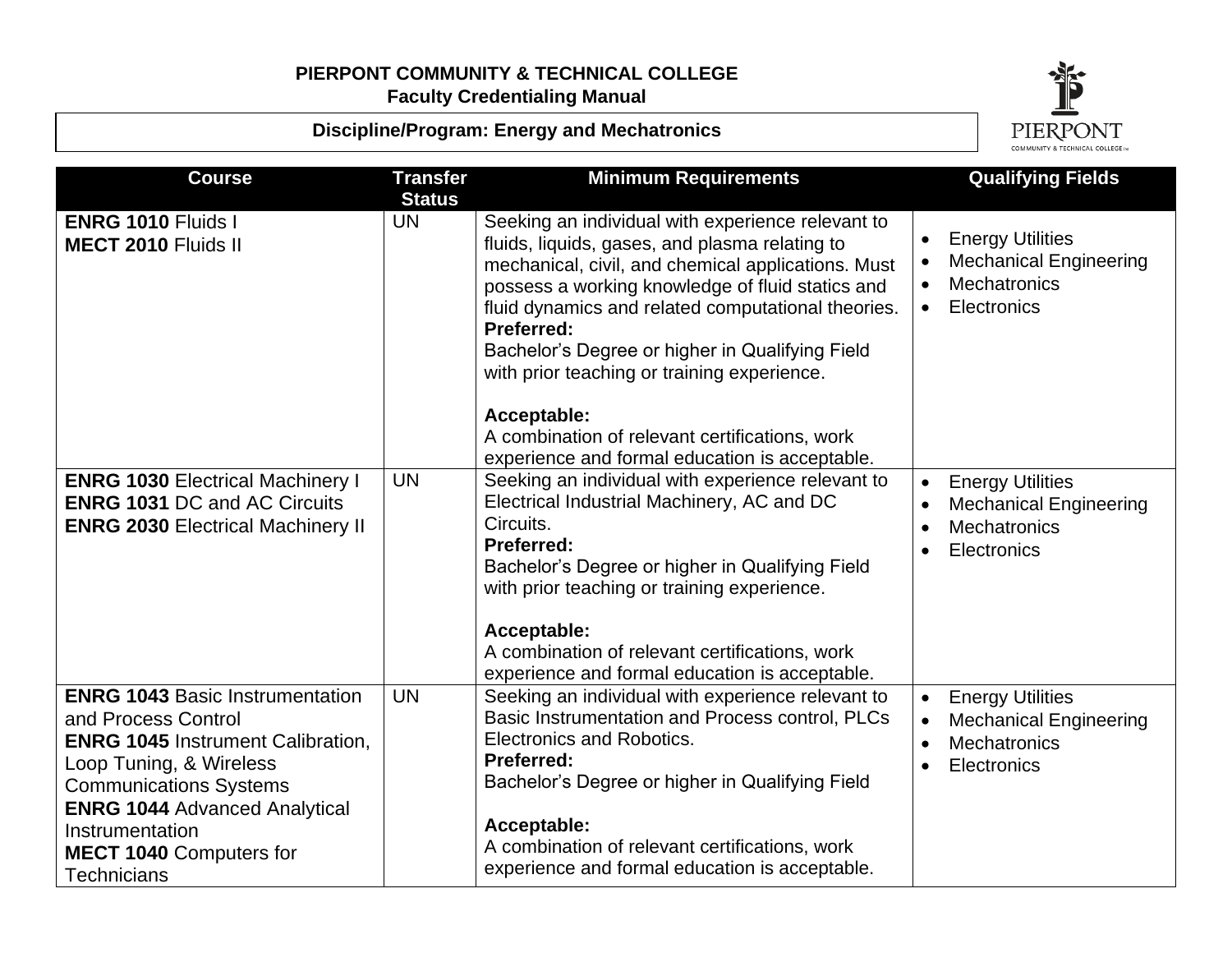| <b>MECT 1050 Electronics</b><br>MECT 1060 Programmable Logic<br>Controllers I (PLC I)<br><b>MECT 2030</b> Instrumentation and<br><b>Process Control</b><br><b>MECT 2050 Robotics</b> |           |                                                                                                                                                                                                                                                                                                                                                                                                                                                                                                                                            |                                                                                                                                |
|--------------------------------------------------------------------------------------------------------------------------------------------------------------------------------------|-----------|--------------------------------------------------------------------------------------------------------------------------------------------------------------------------------------------------------------------------------------------------------------------------------------------------------------------------------------------------------------------------------------------------------------------------------------------------------------------------------------------------------------------------------------------|--------------------------------------------------------------------------------------------------------------------------------|
| <b>ENRG 1011 Process Fundamentals</b><br><b>ENRG 1994 Process Safety,</b><br>Tooling/Mechanics<br><b>ENRG 2040 Safety</b>                                                            | <b>UN</b> | Seeking an individual with experience in relevant<br>general and construction safety and OSHA<br>regulations<br><b>Preferred:</b><br>Bachelor's Degree or higher in Qualifying Field<br>with prior teaching or training experience.<br>Acceptable:<br>A combination of relevant certifications, work<br>experience and formal education is acceptable.                                                                                                                                                                                     | <b>Energy Utilities</b><br>$\bullet$<br><b>Mechanical Engineering</b><br><b>Mechatronics</b><br>Electronics<br>Safety          |
| <b>ENRG 1041 Print Reading</b>                                                                                                                                                       | <b>UN</b> | Seeking an individual with experience in<br>interpreting and visualizing drawings and prints<br>used in industrial settings. Must have working<br>knowledge of basic mathematics, geometry<br>principles, measurement tools, and the design<br>process as it relates to industrial print reading<br><b>Preferred:</b><br>Bachelor's Degree or higher in Qualifying Field<br>with prior teaching or training experience.<br>Acceptable:<br>A combination of relevant certifications, work<br>experience and formal education is acceptable. | <b>Energy Utilities</b><br><b>Mechanical Engineering</b><br><b>Mechatronics</b><br>$\bullet$<br>Electronics<br><b>Drafting</b> |
| <b>ENRG 1020 Mechanics</b>                                                                                                                                                           | <b>UN</b> | Seeking an individual with experience in<br>maintenance, repair, and operation of machinery<br>and equipment in a high-tech, industrial<br>environment.<br><b>Preferred:</b><br>Bachelor's Degree or higher in Qualifying Field<br>with prior teaching or training experience.                                                                                                                                                                                                                                                             | <b>Energy Utilities</b><br><b>Mechanical Engineering</b><br>$\bullet$<br>Mechatronics<br>Electronics                           |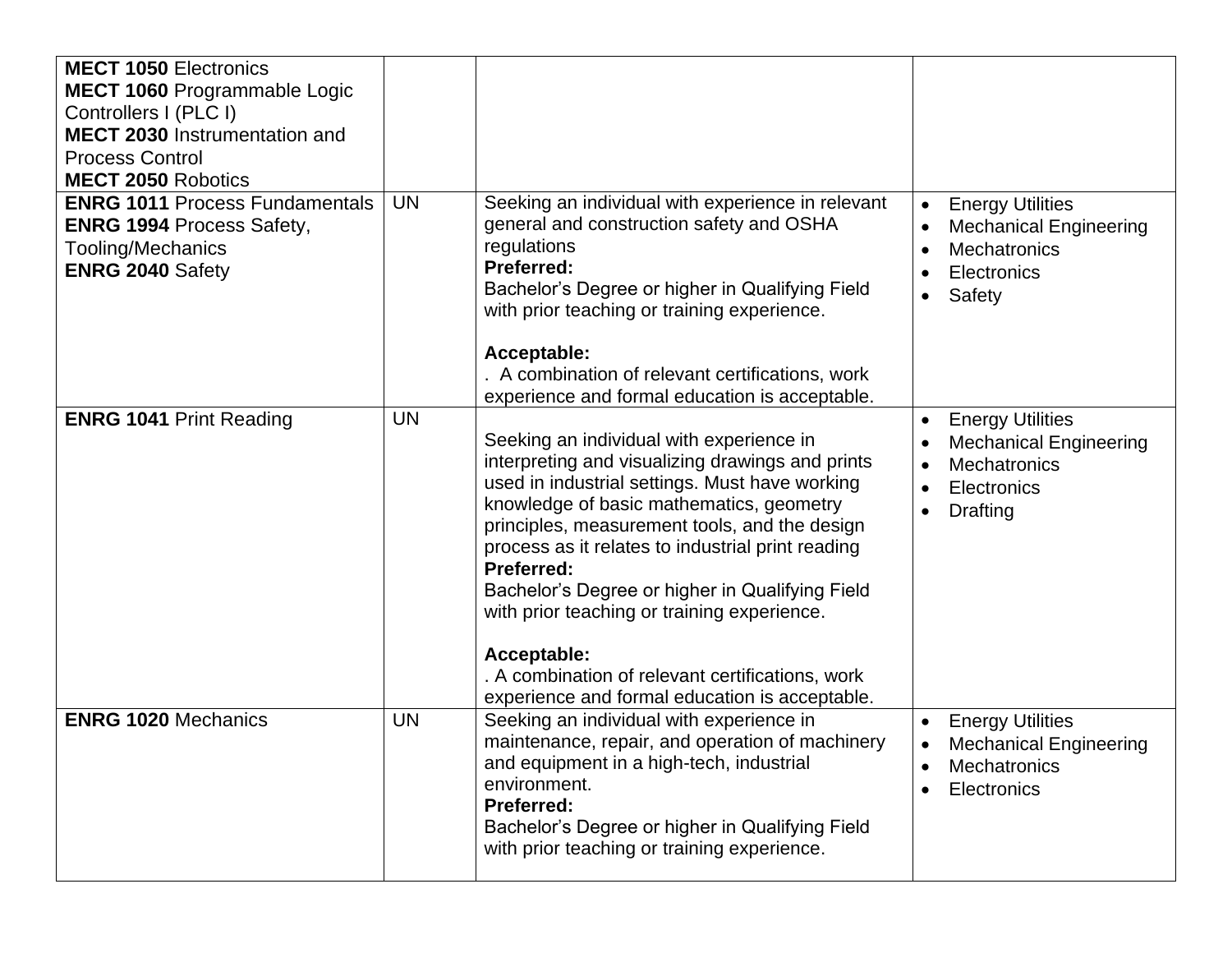|                                   |    | Acceptable:<br>A combination of relevant certifications, work<br>experience and formal education is acceptable.                                                                                                                                                                                                                                                                                                                                                                                                                           |                                                                                                |
|-----------------------------------|----|-------------------------------------------------------------------------------------------------------------------------------------------------------------------------------------------------------------------------------------------------------------------------------------------------------------------------------------------------------------------------------------------------------------------------------------------------------------------------------------------------------------------------------------------|------------------------------------------------------------------------------------------------|
| <b>ENRG 2052 Plant Simulation</b> | UN | Seeking an individual with experience in typical<br>power plant start up and shut down sequences<br>and monitoring of a coal-fired or gas fired power<br>plant operation. Knowledge operating a plant<br>referenced simulator and Mid-stream and<br>downstream process facility simulations desirable.<br>Preferred:<br>Bachelor's Degree or higher in Qualifying Field<br>with prior teaching or training experience.<br>Acceptable:<br>A combination of relevant certifications, work<br>experience and formal education is acceptable. | <b>Energy Utilities</b><br><b>Mechanical Engineering</b><br><b>Mechatronics</b><br>Electronics |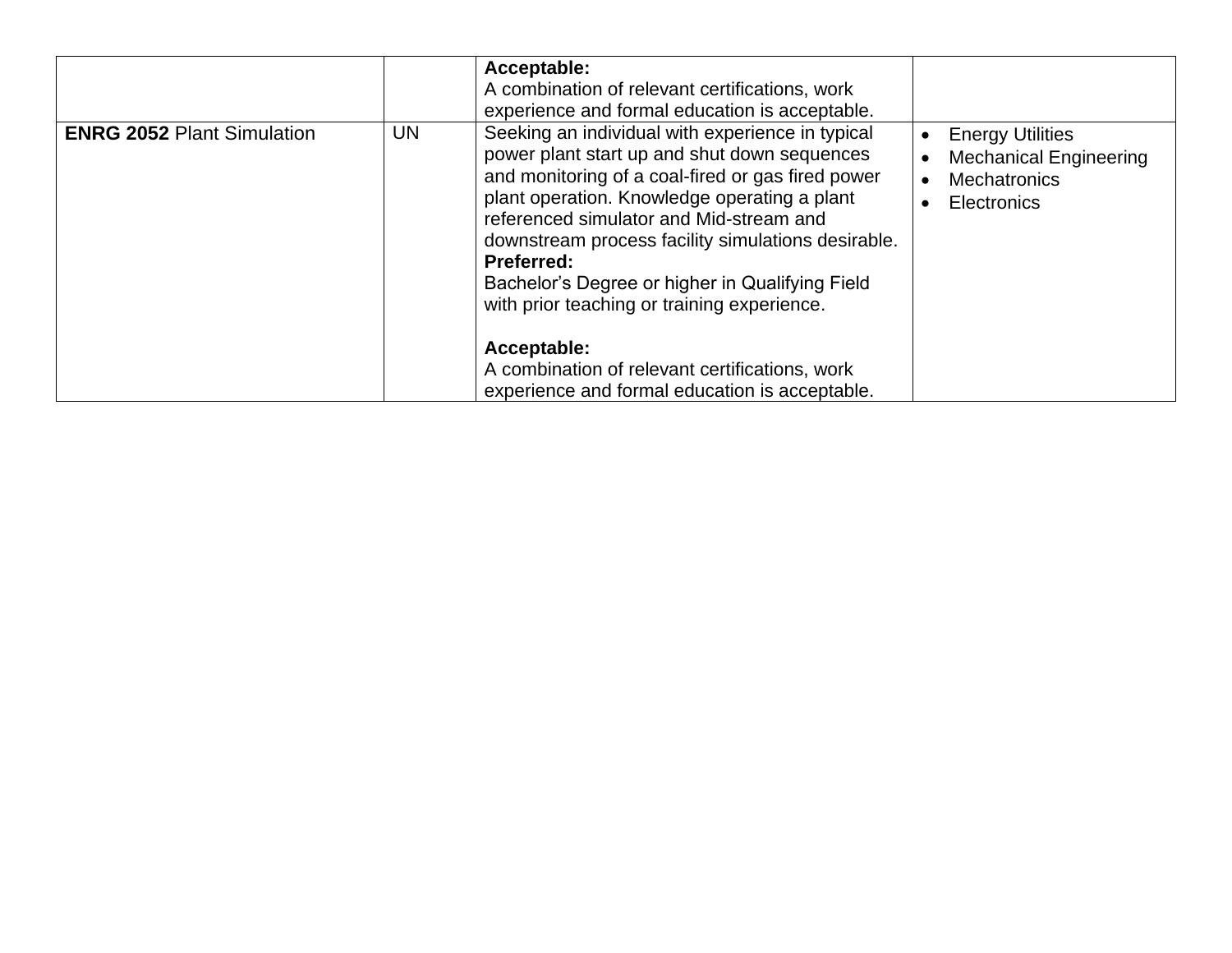| <b>ENRG 1040 Energy Systems I</b><br><b>ENRG 1042 Energy Systems II</b>                                                                                                                                                                 | <b>UN</b> | Seeking an individual with experience in common<br>basic operating principles of water treatments,<br>power generation systems as well as mid-stream<br>oil and gas distribution and environmental control<br>systems. Additional knowledge in advanced<br>system power generation systems related to<br>turbine auxiliary and controls systems as well as<br>advanced power systems for petroleum<br>processing plants is desirable.<br><b>Preferred:</b><br>Bachelor's Degree or higher in Qualifying Field<br>with prior teaching or training experience.<br>Acceptable:<br>A combination of relevant certifications, work<br>experience and formal education is acceptable.                                                                                                                                 | <b>Energy Utilities</b><br>$\bullet$<br><b>Mechanical Engineering</b><br>Mechatronics<br>Electronics<br>$\bullet$ |
|-----------------------------------------------------------------------------------------------------------------------------------------------------------------------------------------------------------------------------------------|-----------|-----------------------------------------------------------------------------------------------------------------------------------------------------------------------------------------------------------------------------------------------------------------------------------------------------------------------------------------------------------------------------------------------------------------------------------------------------------------------------------------------------------------------------------------------------------------------------------------------------------------------------------------------------------------------------------------------------------------------------------------------------------------------------------------------------------------|-------------------------------------------------------------------------------------------------------------------|
| <b>ENRG 1199 Special Topics in</b><br>Energy<br><b>ENRG 1995 Applied Process</b><br>Technology Internship<br><b>ENRG 2050 Emerging Energy</b><br><b>Technologies</b><br><b>MECT 2995 Automated Machine</b><br><b>Systems (Capstone)</b> | <b>UN</b> | Seeking an individual with experience in common<br>plant components such as pumps, valves, heat<br>exchangers, separators, cooling towers, fans, etc.<br>Must have knowledge of common process<br>technology systems such as electrical power<br>generation, electrical and natural gas distribution<br>and processing and typical manufacturing<br>processes. The theory of operation of basic plant<br>components and emission controls is included.<br>maintenance, repair, and operation of machinery<br>and equipment in a high-tech, industrial<br>environment.<br><b>Preferred:</b><br>Bachelor's Degree or higher in Qualifying Field<br>with prior teaching or training experience.<br>Acceptable:<br>A combination of relevant certifications, work<br>experience and formal education is acceptable. | <b>Energy Utilities</b><br>$\bullet$<br><b>Mechanical Engineering</b><br>Mechatronics<br>$\bullet$<br>Electronics |

(^) Course Equivalency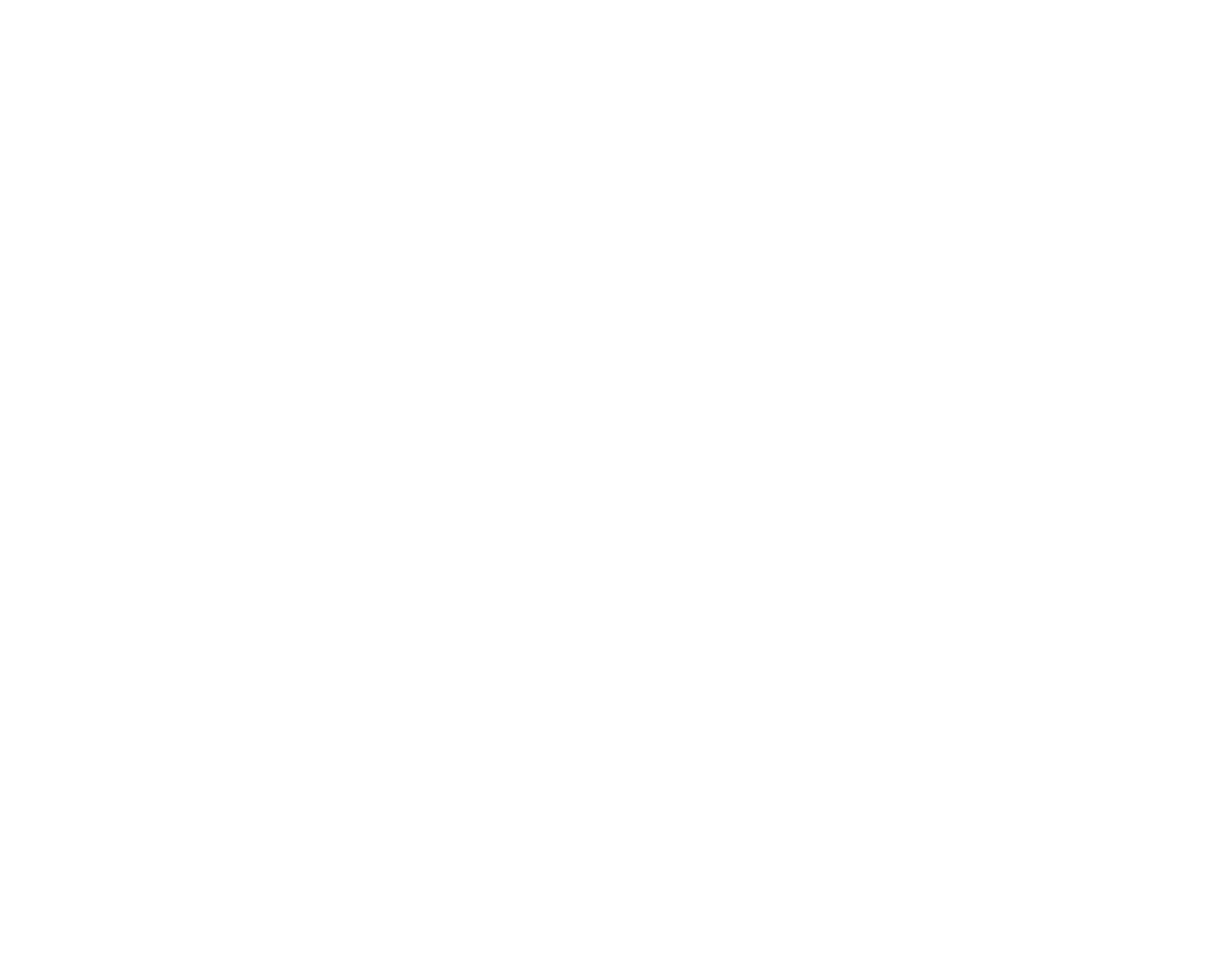# **PIERPONT COMMUNITY & TECHNICAL COLLEGE**

**Faculty Credentialing Manual**



*Notes:* (UT) Undergraduate designed to transfer (~) Core Coursework Transfer Agreement

(^) Course Equivalency

(UN) Undergraduate not designed to transfer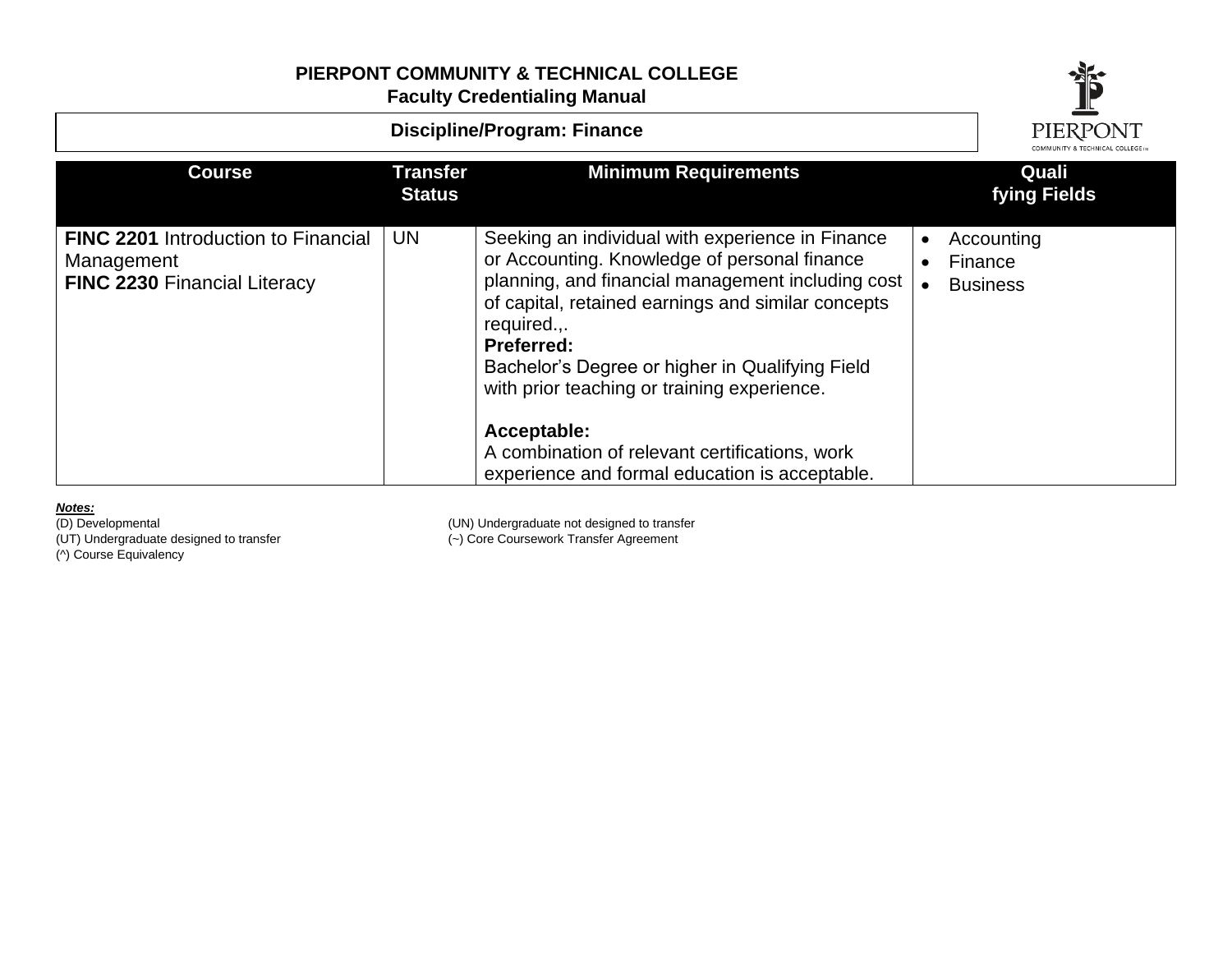# **PIERPONT COMMUNITY & TECHNICAL COLLEGE**

**Faculty Credentialing Manual**



| <b>Discipline/Program: Graphics</b>                                                                                                                                                                                                                                                                                                                                                                                                                                                                                                                                                                                                             |                                  | PIERPONT                                                                                                                                                                                                                                                                                                                                                                                                                                                                                                                                                                                                |                        |                                                           |
|-------------------------------------------------------------------------------------------------------------------------------------------------------------------------------------------------------------------------------------------------------------------------------------------------------------------------------------------------------------------------------------------------------------------------------------------------------------------------------------------------------------------------------------------------------------------------------------------------------------------------------------------------|----------------------------------|---------------------------------------------------------------------------------------------------------------------------------------------------------------------------------------------------------------------------------------------------------------------------------------------------------------------------------------------------------------------------------------------------------------------------------------------------------------------------------------------------------------------------------------------------------------------------------------------------------|------------------------|-----------------------------------------------------------|
| <b>Course</b>                                                                                                                                                                                                                                                                                                                                                                                                                                                                                                                                                                                                                                   | <b>Transfer</b><br><b>Status</b> | <b>Minimum Requirements</b>                                                                                                                                                                                                                                                                                                                                                                                                                                                                                                                                                                             |                        | <b>Qualifying Fields</b>                                  |
| <b>GRAP 1100 - Graphics</b><br><b>Communications Processes</b><br><b>GRAP 1101 - Fundamentals of</b><br><b>Graphic Design</b><br><b>GRAP 1125 - Multimedia Concepts</b><br><b>GRAP 1145 - Vector &amp; Raster</b><br>Imaging<br>GRAP 2230 - Graphic Design I<br><b>GRAP 2235 - Graphic Design II</b><br><b>GRAP 2240 - Photography</b><br>Concepts<br><b>GRAP 2255 - Introduction to</b><br>Interactivity<br>GRAP 2260 - Emerging<br><b>Technologies</b><br><b>GRAP 2261 - Social Media</b><br>Management<br><b>GRAP 2265 - Estimating and Cost</b><br>Analysis<br>GRAP 2280 - Internet Publishing<br><b>GRAP 2281 - Internet Publishing II</b> | <b>UN</b>                        | Seeking an individual with relevant experience in<br>the fields of Graphics, advertising, multimedia,<br>animation, digital film and web design. Expertise in<br>print and web design, photography, interactive<br>media, user interface design, technology, and<br>software applications, including but not limited to,<br>the Adobe Creative Suite desired.<br><b>Preferred:</b><br>Bachelor's Degree or higher in Qualifying Field<br>with prior teaching or training experience.<br>Acceptable:<br>A combination of relevant certifications, work<br>experience and formal education is acceptable. | $\bullet$<br>$\bullet$ | Graphics<br>Web Design<br>Marketing<br>Advertising        |
| <b>GRAP 1102 - Cursive Writing in</b><br><b>Historical and Modern Contexts</b><br>GRAP 1189 - Guided Experience I<br><b>GRAP 1199 - Special Topics in</b><br><b>Graphic Communications</b><br><b>GRAP 2289 - Guided Experience II</b><br><b>GRAP 2299 - Special Topics in</b><br><b>Graphics Communications</b>                                                                                                                                                                                                                                                                                                                                 | <b>UN</b>                        | Seeking an individual with experience supervising<br>students in Capstone courses, independent<br>studies, or internship roles. Knowledge of<br>graphics, print and digital publication industry, job<br>search and certification expected.<br><b>Preferred:</b><br>Bachelor's Degree or higher in Qualifying Field<br>with prior teaching or training experience.                                                                                                                                                                                                                                      | $\bullet$<br>$\bullet$ | Graphics<br><b>Web Design</b><br>Marketing<br>Advertising |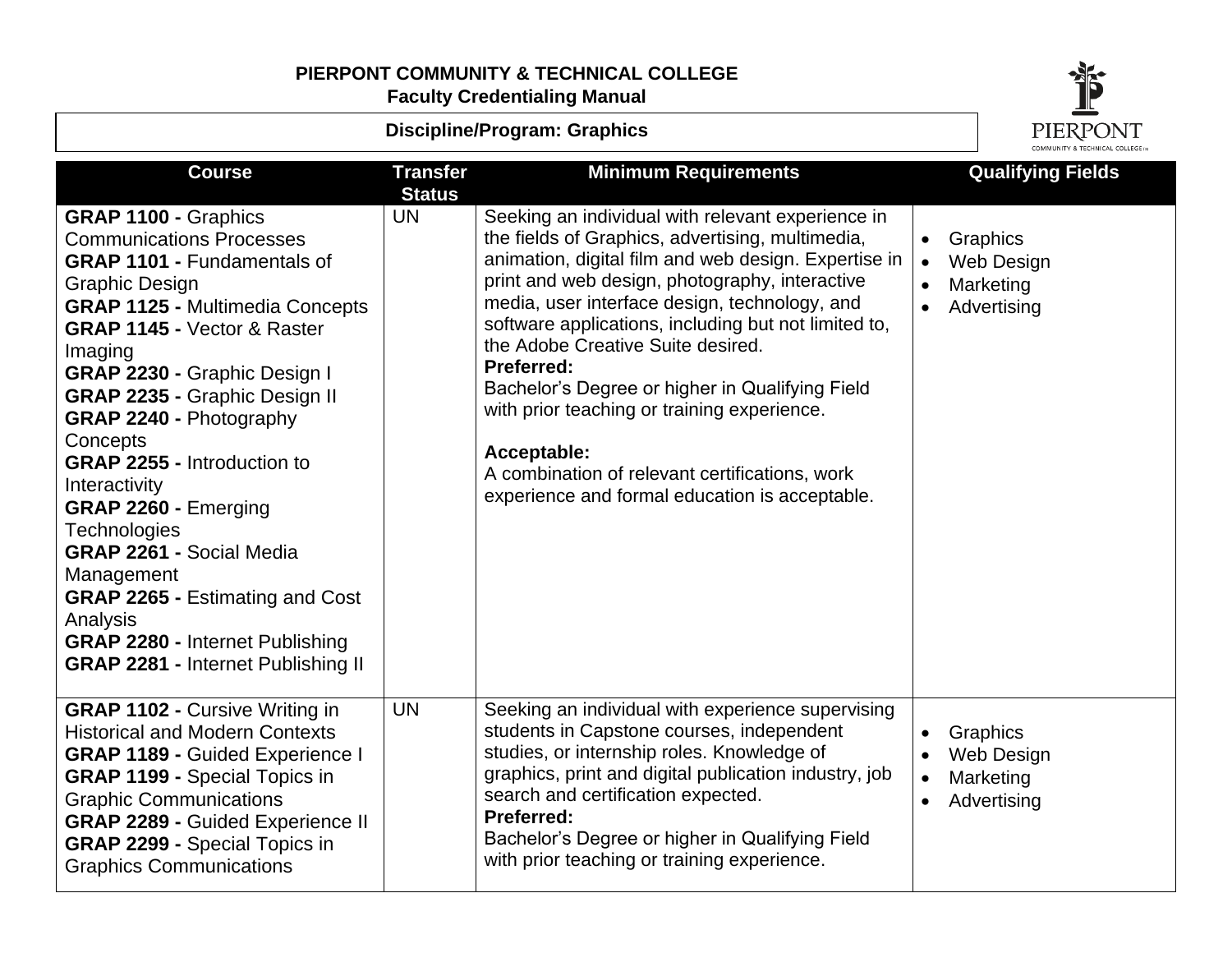| <b>GRAP 2995 - Graphics Practicum</b> | Acceptable:                                      |  |
|---------------------------------------|--------------------------------------------------|--|
|                                       | \combination of relevant certifications,<br>work |  |
|                                       | experience and formal education is acceptable.   |  |

(^) Course Equivalency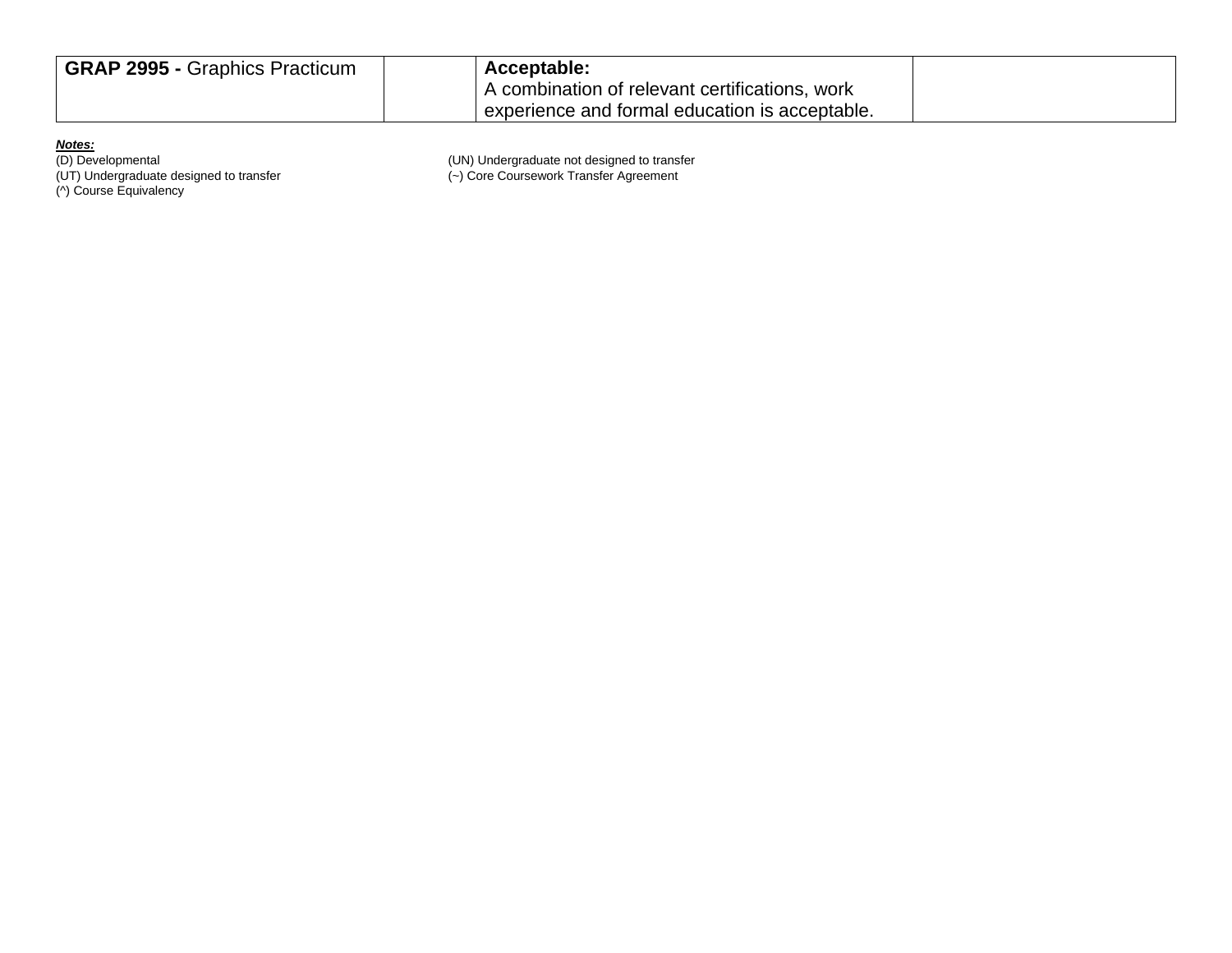



| <b>Course</b>                                                                                                                                                                                                                                                                                                                                                                                                                                                                                                                      | <b>Transfer</b><br><b>Status</b> | <b>Minimum Requirements</b>                                                                                                                                                                                                                                                                                                                                                                                                                                                                                                                                                                           | COMMUNITY & TECHNICAL COLLEGETM<br><b>Qualifying Fields</b>                                                   |
|------------------------------------------------------------------------------------------------------------------------------------------------------------------------------------------------------------------------------------------------------------------------------------------------------------------------------------------------------------------------------------------------------------------------------------------------------------------------------------------------------------------------------------|----------------------------------|-------------------------------------------------------------------------------------------------------------------------------------------------------------------------------------------------------------------------------------------------------------------------------------------------------------------------------------------------------------------------------------------------------------------------------------------------------------------------------------------------------------------------------------------------------------------------------------------------------|---------------------------------------------------------------------------------------------------------------|
| <b>INFO 2200 Fundamentals of</b><br><b>Information Systems</b><br><b>INFO 2205 Information Technology:</b><br><b>Hardware and Operating Systems</b><br><b>INFO 2206 Advanced Hardware</b><br>and Operating Systems<br><b>INFO 2207 Windows Server</b><br><b>Installation and Maintenance</b><br><b>INFO 2230 Fundamentals of Linux</b><br><b>INFO 2240 Programming, Data &amp;</b><br><b>File Structures</b><br><b>INFO 2305 Windows Server</b><br><b>System Administration</b><br><b>INFO 2315 Linux Server</b><br>Administration | <b>UN</b>                        | Seeking an individual with relevant experience in<br>the fields of Graphics, advertising, multimedia,<br>animation, digital film and web design. Expertise in<br>print and web design, photography, interactive<br>media, user interface design, technology, and<br>software applications, including but not limited to,<br>the Adobe Creative Suite desired<br><b>Preferred:</b><br>Bachelor's Degree or higher in Qualifying Field<br>with prior teaching or training experience.<br>Acceptable:<br>A combination of relevant certifications, work<br>experience and formal education is acceptable | <b>Information Systems</b><br>$\bullet$<br>CyberSecurity<br>$\bullet$<br><b>Computer Science</b><br>$\bullet$ |
| <b>INFO 2250 Cisco 1</b><br><b>INFO 2251 Cisco 2</b><br><b>INFO 2252 Cisco 3</b><br><b>INFO 2253 Cisco 4</b>                                                                                                                                                                                                                                                                                                                                                                                                                       | <b>UN</b>                        | Must be a<br><b>Certified Cisco Systems Instructor (CCSI)</b><br>certification.<br><b>Preferred:</b><br>Bachelor's Degree or higher in Qualifying Field<br>with prior teaching or training experience.<br>Acceptable:<br>Associate degree or higher in this or another field<br>with 2 years work experience in the industry.                                                                                                                                                                                                                                                                         | <b>Information Systems</b><br>CyberSecurity<br><b>Computer Science</b><br>$\bullet$                           |
| <b>INFO 2256 Information Security</b><br><b>INFO 2300 Intrusion</b><br><b>INFO 2310 Network Security</b><br><b>Fundamentals</b><br><b>INFO 2320 Ethical Hacking &amp;</b>                                                                                                                                                                                                                                                                                                                                                          | <b>UN</b>                        | Must have a current Cisco Certified Network<br>Associate (CCNA) or higher certification. Expertise<br>in information assurance, or information<br>technology and Industry certifications from<br>CompTIA, Microsoft, VMware, LPI, and Red Hat                                                                                                                                                                                                                                                                                                                                                         | <b>Information Systems</b><br>$\bullet$<br>CyberSecurity<br>$\bullet$<br><b>Computer Science</b><br>$\bullet$ |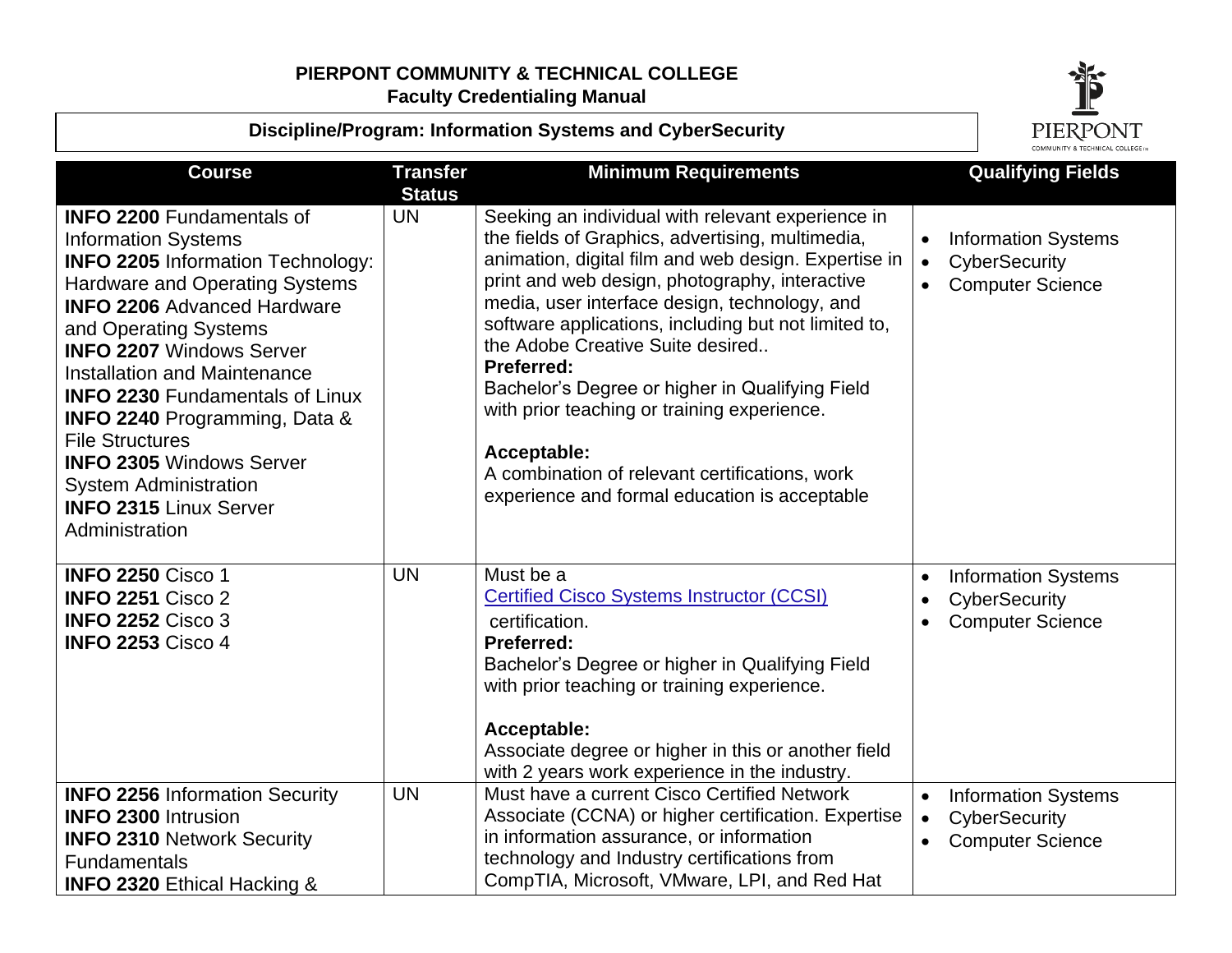| <b>Systems Defense</b><br><b>INFO 2330</b> Introduction to<br><b>Computer Forensics</b>                                                                                                                                                                     |           | preferred.<br><b>Preferred:</b><br>Bachelor's Degree or higher in Qualifying Field<br>with prior teaching or training experience.<br>Acceptable:<br>Associate degree or higher in this or another field<br>with 2 years work experience in the industry. A<br>combination of relevant certifications, work<br>experience and formal education is acceptable.                                                                                                                                                                             |                                                                        |
|-------------------------------------------------------------------------------------------------------------------------------------------------------------------------------------------------------------------------------------------------------------|-----------|------------------------------------------------------------------------------------------------------------------------------------------------------------------------------------------------------------------------------------------------------------------------------------------------------------------------------------------------------------------------------------------------------------------------------------------------------------------------------------------------------------------------------------------|------------------------------------------------------------------------|
| <b>INFO 1189 Guided Experience I</b><br><b>INFO 1199</b> Special Topics in<br><b>Information Systems</b><br><b>INFO 2289 Guided Experience II</b><br><b>INFO 2995 Professional Internship</b><br>and Portfolio Development in<br><b>Information Systems</b> | <b>UN</b> | Seeking an individual with experience supervising<br>students in Capstone courses, independent<br>studies, or internship roles. Knowledge of network<br>systems, Cisco, hardware and operating systems,<br>Information security and systems defense, job<br>search and certification expected.<br><b>Preferred:</b><br>Bachelor's Degree or higher in Qualifying Field<br>with prior teaching or training experience.<br>Acceptable:<br>A combination of relevant certifications, work<br>experience and formal education is acceptable. | <b>Information Systems</b><br>CyberSecurity<br><b>Computer Science</b> |

(^) Course Equivalency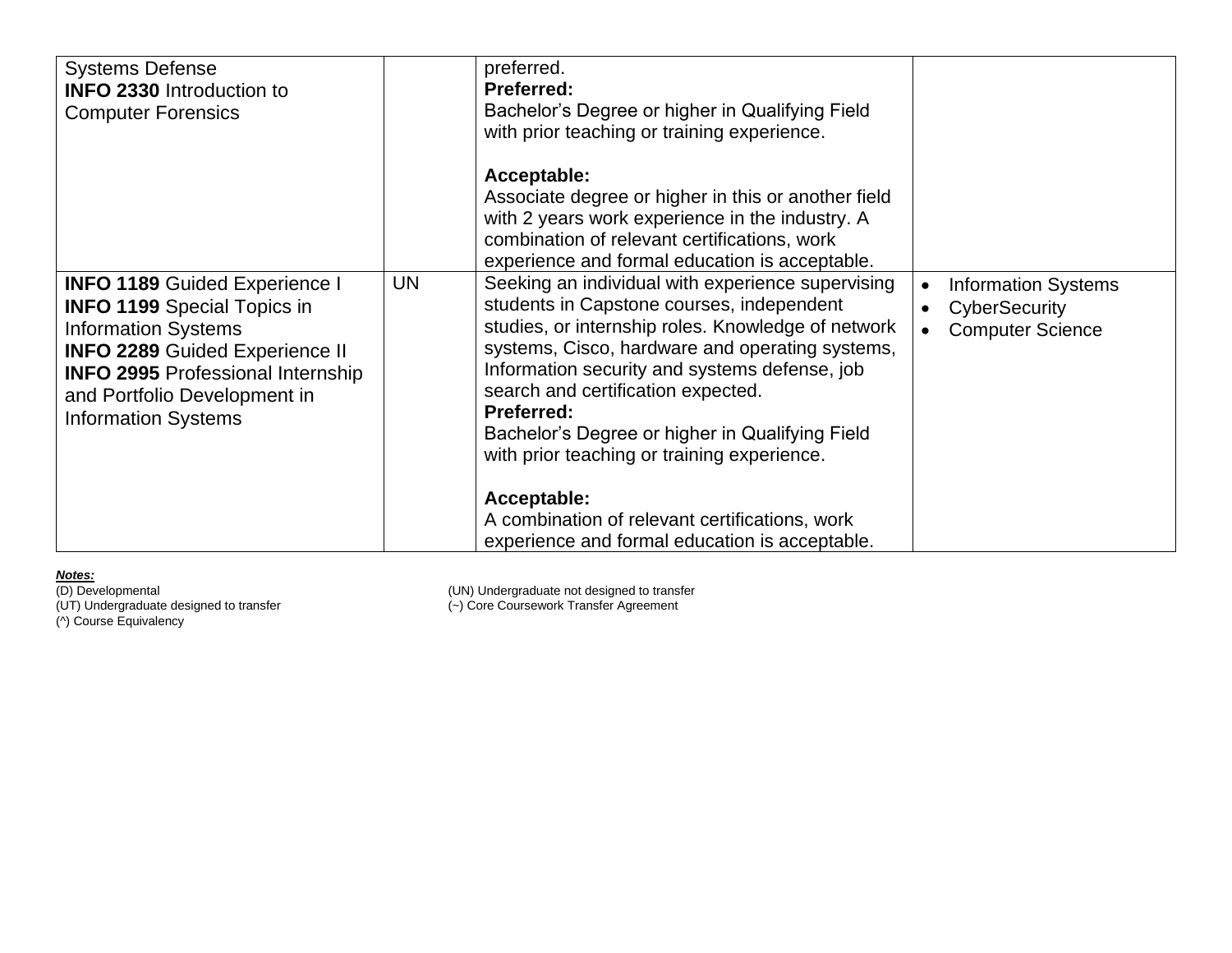**Discipline/Program: Management**PIERPONT **Course Transfer Minimum Requirements Qualifying Fields Status MGMT 2209** Principles of UN Seeking an individual with experience in business management and production. Broad knowledge of Management • Management **MGMT 2240** Fundamentals of human resource planning and administration, and • Business applicable laws, as well as expertise in Human Resource Management compensation, performance management, employee relations, incentives, and discipline in the workplace. **Preferred:** Bachelor's Degree or higher in Qualifying Field with prior teaching or training experience. **Acceptable:** A combination of relevant education, certifications,

work experience and formal education is acceptable.

*Notes:* (^) Course Equivalency

(D) Developmental (UN) Undergraduate not designed to transfer<br>(UT) Undergraduate designed to transfer (UT) Core Coursework Transfer Agreement (~) Core Coursework Transfer Agreement

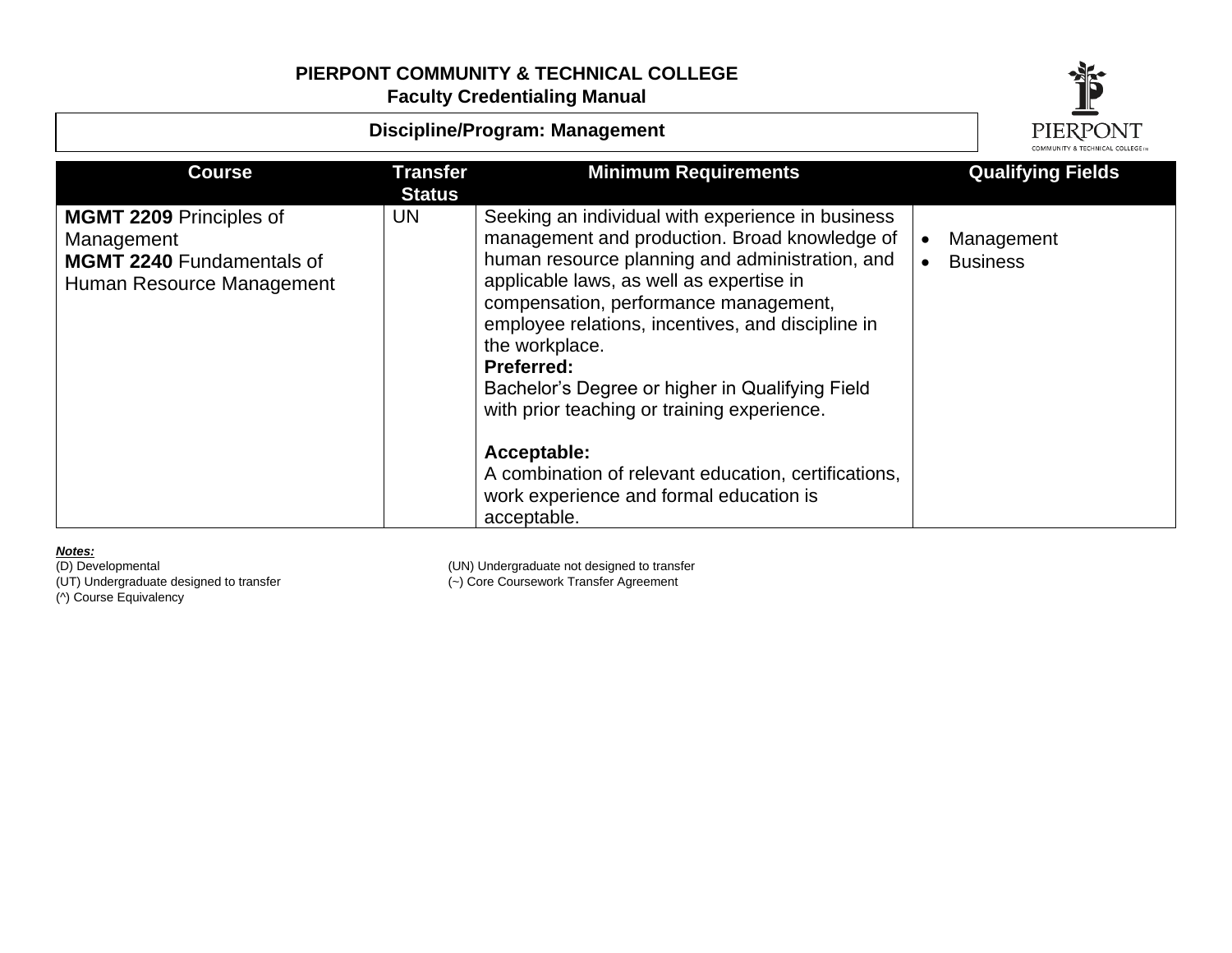

| <b>Discipline/Program: Marketing</b>     | PIERPONT                         |                                                                                                                                                                                                                                                                                                                                                                                                                                                    |                              |
|------------------------------------------|----------------------------------|----------------------------------------------------------------------------------------------------------------------------------------------------------------------------------------------------------------------------------------------------------------------------------------------------------------------------------------------------------------------------------------------------------------------------------------------------|------------------------------|
| <b>Course</b>                            | <b>Transfer</b><br><b>Status</b> | <b>Minimum Requirements</b>                                                                                                                                                                                                                                                                                                                                                                                                                        | <b>Qualifying Fields</b>     |
| <b>MKTG 2204 Principles of Marketing</b> | UN                               | Seeking an individual with experience in business<br>management and marketing. Knowledge of<br>Branding, marketing strategy, merchandising,<br>publicity, social media and related concepts<br>required.<br><b>Preferred:</b><br>Bachelor's Degree or higher in Qualifying Field<br>with prior teaching or training experience.<br>Acceptable:<br>A combination of relevant certifications, work<br>experience and formal education is acceptable. | Marketing<br><b>Business</b> |

**Notes:**<br>(D) Developmental

(^) Course Equivalency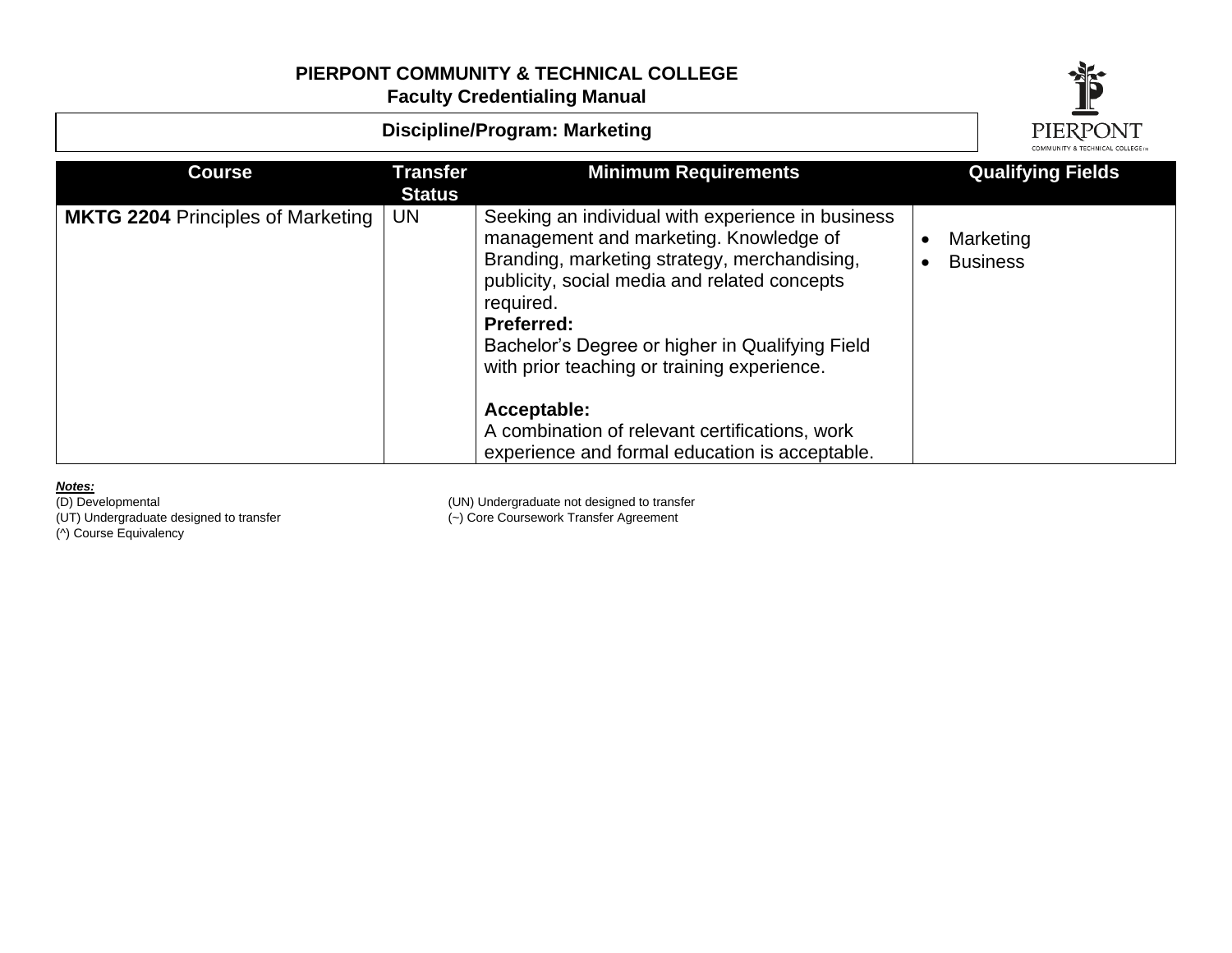## **Discipline/Program: Office Management & Technology**



| <b>Course</b>                                                                                                                                                                                          | <b>Transfer</b> | <b>Minimum Requirements</b>                                                                                                                                                                                                                                                                                                                                                                                                                                                                                 | <b>Qualifying Fields</b>                                              |
|--------------------------------------------------------------------------------------------------------------------------------------------------------------------------------------------------------|-----------------|-------------------------------------------------------------------------------------------------------------------------------------------------------------------------------------------------------------------------------------------------------------------------------------------------------------------------------------------------------------------------------------------------------------------------------------------------------------------------------------------------------------|-----------------------------------------------------------------------|
|                                                                                                                                                                                                        | <b>Status</b>   |                                                                                                                                                                                                                                                                                                                                                                                                                                                                                                             |                                                                       |
| <b>OFAD 1150 Computer Concepts</b><br>and Applications                                                                                                                                                 | UN              | Seeking an individual with experience in<br>fundamental computing concepts and<br>applications,. Knowledge of productivity software<br>applications, including word processing,<br>spreadsheet, the Internet and presentation and<br>database software required. Microsoft Office<br>Specialist Certification recommended.<br>Preferred:<br>Bachelor's Degree or higher in Qualifying Field<br>with prior teaching or training experience.<br>Acceptable:<br>A combination of relevant certifications, work | <b>Office Management</b><br><b>Business</b>                           |
| <b>OFAD 2220 Spreadsheet Design</b>                                                                                                                                                                    | <b>UN</b>       | experience and formal education is acceptable.<br>Seeking an individual with experience in<br>spreadsheet modeling and design. Microsoft<br><b>Office Specialist Certification in Excel</b><br>recommended.<br><b>Preferred:</b><br>Bachelor's Degree or higher in Qualifying Field<br>with prior teaching or training experience.<br>Acceptable:<br>A combination of relevant certifications, work<br>experience and formal education is acceptable.                                                       | <b>Office Management</b><br><b>Business</b>                           |
| <b>OFAD 1189 Guided Experience I</b><br><b>OFAD 1199</b> Special Topics in<br><b>Office Management &amp; Technology</b><br><b>OFAD 2289 Guided Experience II</b><br><b>OFAD 2299</b> Special Topics in | <b>UN</b>       | These courses were deprecated with the closing<br>of the AAS in Office Management and Technology<br>in 2016.                                                                                                                                                                                                                                                                                                                                                                                                | <b>Office Management</b><br>$\bullet$<br><b>Business</b><br>$\bullet$ |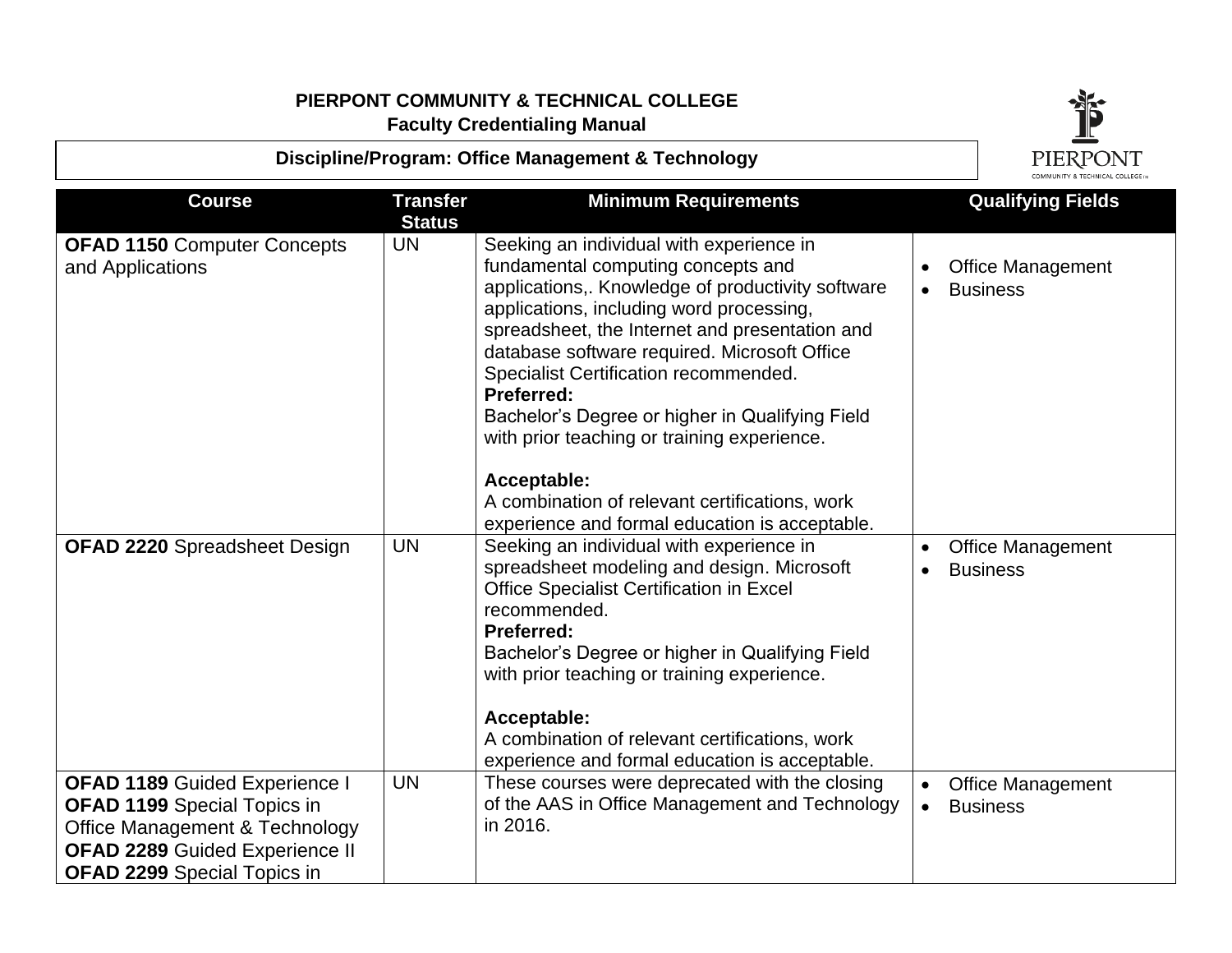| <b>Office Management &amp; Technology</b><br><b>OFAD 2995 Professional Internship</b><br>and Portfolio Development in Office<br>Administration                                                                                                                                     |           |                                                                                                                                                                                                                                                                                                                                                                                                                             |                                             |
|------------------------------------------------------------------------------------------------------------------------------------------------------------------------------------------------------------------------------------------------------------------------------------|-----------|-----------------------------------------------------------------------------------------------------------------------------------------------------------------------------------------------------------------------------------------------------------------------------------------------------------------------------------------------------------------------------------------------------------------------------|---------------------------------------------|
| <b>OFAD 1100 Keyboarding</b><br><b>OFAD 2232 Word Processing</b><br><b>Applications</b><br><b>OFAD 2233 Database Applications</b><br><b>OFAD 2240 Administrative Office</b><br><b>Procedures</b><br><b>OFAD 2241 Workplace Productivity</b><br><b>OFAD 2250 Desktop Publishing</b> | <b>UN</b> | Seeking an individual with experience in<br>keyboarding, word processing, database<br>applications and workplace productivity. Microsoft<br>Office Specialist Certification recommended. A<br>combination of relevant certifications, work<br>experience and formal education is acceptable.<br>Many of these courses are dormant and only<br>offered at Hazelton Correctional facility to support<br>an advanced skillset. | <b>Office Management</b><br><b>Business</b> |

(UT) Undergraduate designed to transfer (~) Core Coursework Transfer Agreement (^) Course Equivalency

(D) Developmental (UN) Undergraduate not designed to transfer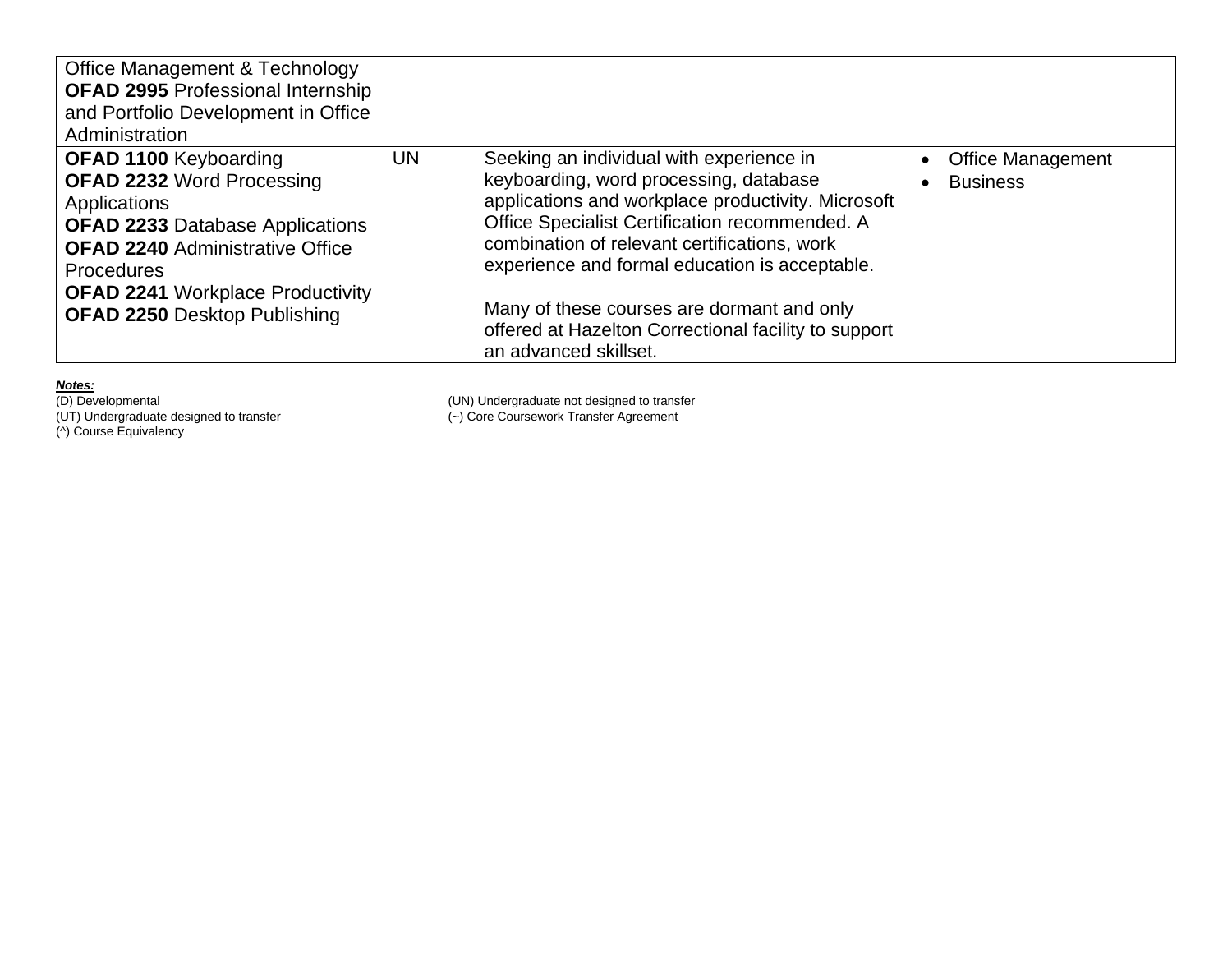# **PIERPONT COMMUNITY & TECHNICAL COLLEGE**

**Faculty Credentialing Manual**



| Discipline/Program: Petroleum                                                                                                                                                                                                                                                                                                                                                                                                                                                                                                                                                                                                                                                                                                                                                                                                                                                         |                                  |                                                                                                                                                                                                                                                                                                                                                                                                                              |                        | PIERPONT                                                                   |
|---------------------------------------------------------------------------------------------------------------------------------------------------------------------------------------------------------------------------------------------------------------------------------------------------------------------------------------------------------------------------------------------------------------------------------------------------------------------------------------------------------------------------------------------------------------------------------------------------------------------------------------------------------------------------------------------------------------------------------------------------------------------------------------------------------------------------------------------------------------------------------------|----------------------------------|------------------------------------------------------------------------------------------------------------------------------------------------------------------------------------------------------------------------------------------------------------------------------------------------------------------------------------------------------------------------------------------------------------------------------|------------------------|----------------------------------------------------------------------------|
| <b>Course</b>                                                                                                                                                                                                                                                                                                                                                                                                                                                                                                                                                                                                                                                                                                                                                                                                                                                                         | <b>Transfer</b><br><b>Status</b> | <b>Minimum Requirements</b>                                                                                                                                                                                                                                                                                                                                                                                                  |                        | <b>Qualifying Fields</b>                                                   |
| PTRM 1100 - Petroleum Industry<br>and Careers<br><b>PTRM 1104 - Production</b><br><b>Technology</b><br>PTRM 1105 - First Aid/CPR for<br>the Petroleum Industry<br>PTRM 1107 - Rigging for Land-<br><b>Based Oil and Gas Operations</b><br><b>PTRM 1109 - Drilling Technology</b><br>PTRM 1117 - Introduction to<br><b>Midstream Gas Operations</b><br><b>PTRM 2202 - Well Completions</b><br><b>Design and Operations</b><br><b>PTRM 2208 - Artificial Lift</b><br>PTRM 2211 - Fundamental Well<br><b>Control</b><br>PTRM 2213 - Gas Measurement<br>PTRM 2217 - Petroleum Geology<br>PTRM 2223 - Well Log<br>Interpretation<br>PTRM 2225 - Well Servicing<br><b>PTRM 2227 - Pressure Pumping</b><br><b>Operations</b><br>PTRM 2229 - Off-Road Diesel<br><b>Forklift/Manlift Operations for</b><br><b>Petroleum</b><br>PTRM 2299 - Special Topics in<br><b>Petroleum Technology II</b> | <b>UN</b>                        | Seeking an individual with experience in petroleum<br>engineering and oil and gas industry. Knowledge<br>of midstream Oil and gas industry and OSHA 30<br>certification preferred.<br><b>Preferred:</b><br>Bachelor's Degree or higher in Qualifying Field<br>with prior teaching or training experience.<br>Acceptable:<br>A combination of relevant certifications, work<br>experience and formal education is acceptable. | $\bullet$<br>$\bullet$ | Petroleum<br><b>Energy Utilities</b><br>Engineering<br><b>Mechatronics</b> |
| PTRM 1102 - Health, Safety, and                                                                                                                                                                                                                                                                                                                                                                                                                                                                                                                                                                                                                                                                                                                                                                                                                                                       | <b>UN</b>                        | Prior teaching or training experience is preferred.                                                                                                                                                                                                                                                                                                                                                                          |                        | Petroleum                                                                  |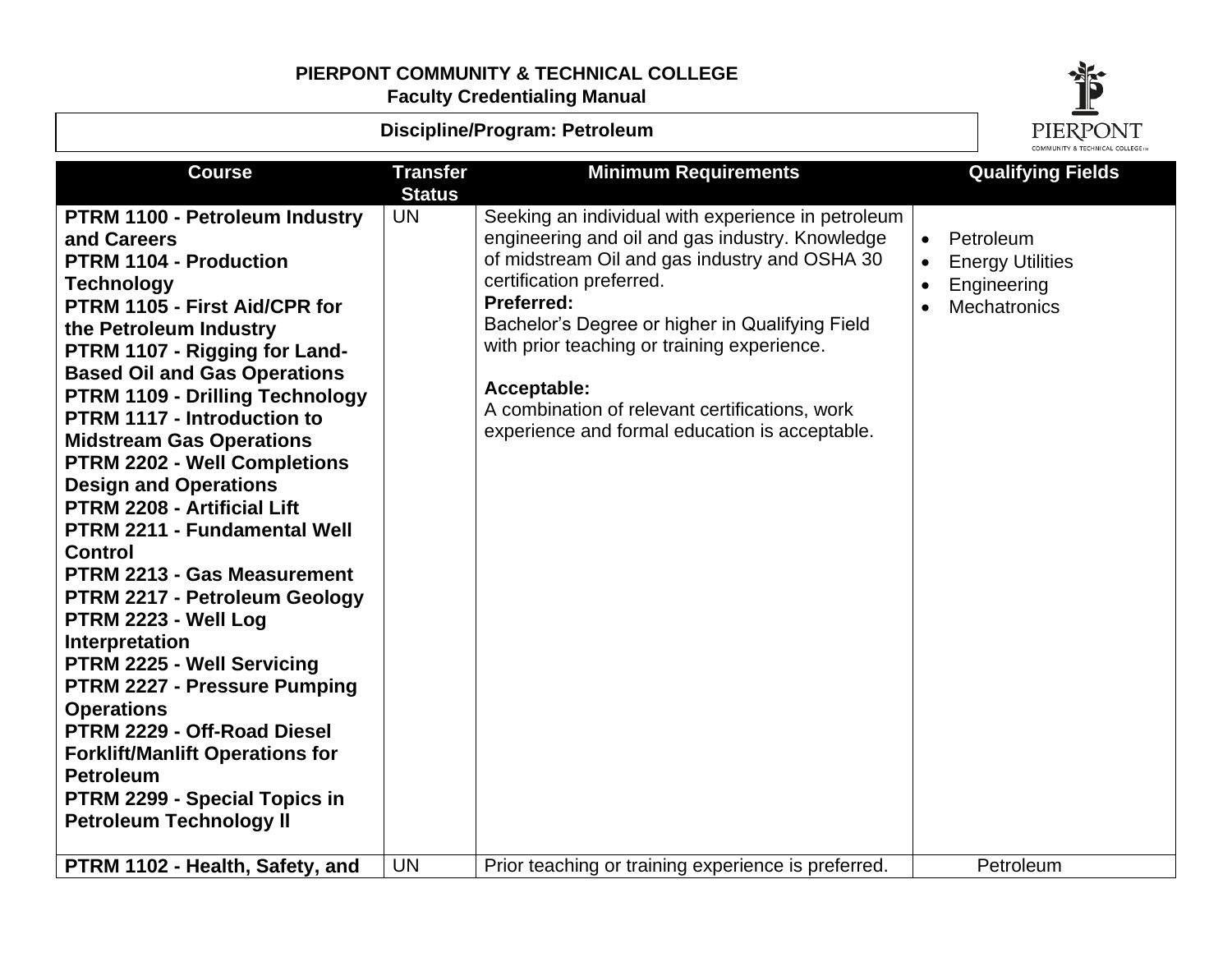| <b>Environment - Hazard</b><br><b>Recognition</b>                                                                                                                                                                                          |           | Seeking an individual with experience in petroleum<br>engineering and oil and gas industry. Knowledge<br>of midstream Oil and gas industry and OSHA 30<br>Trainer certification required.<br><b>Preferred:</b><br>Bachelor's Degree or higher in Qualifying Field<br>with prior teaching or training experience.<br>Acceptable:<br>A combination of relevant certifications, work<br>experience and formal education is acceptable.                       |                                                                                         |
|--------------------------------------------------------------------------------------------------------------------------------------------------------------------------------------------------------------------------------------------|-----------|-----------------------------------------------------------------------------------------------------------------------------------------------------------------------------------------------------------------------------------------------------------------------------------------------------------------------------------------------------------------------------------------------------------------------------------------------------------|-----------------------------------------------------------------------------------------|
| PTRM 1120 - Summer Internship<br><b>PTRM 1199 - Special Topics in</b><br><b>Petroleum Technology</b><br>PTRM 2221 - Advanced<br><b>Internship</b><br><b>PTRM 2289 - Guided Experience</b><br>PTRM 2995 - Well Control<br><b>Management</b> | <b>UN</b> | Seeking an individual with experience supervising<br>students in Capstone courses, independent<br>studies, or internship roles. Knowledge of<br>midstream Oil and gas industry and OSHA 30<br>certification preferred.<br>Preferred:<br>Bachelor's Degree or higher in Qualifying Field<br>with prior teaching or training experience.<br>Acceptable:<br>A combination of relevant certifications, work<br>experience and formal education is acceptable. | Petroleum<br>$\bullet$<br><b>Energy Utilities</b><br>Engineering<br><b>Mechatronics</b> |

(^) Course Equivalency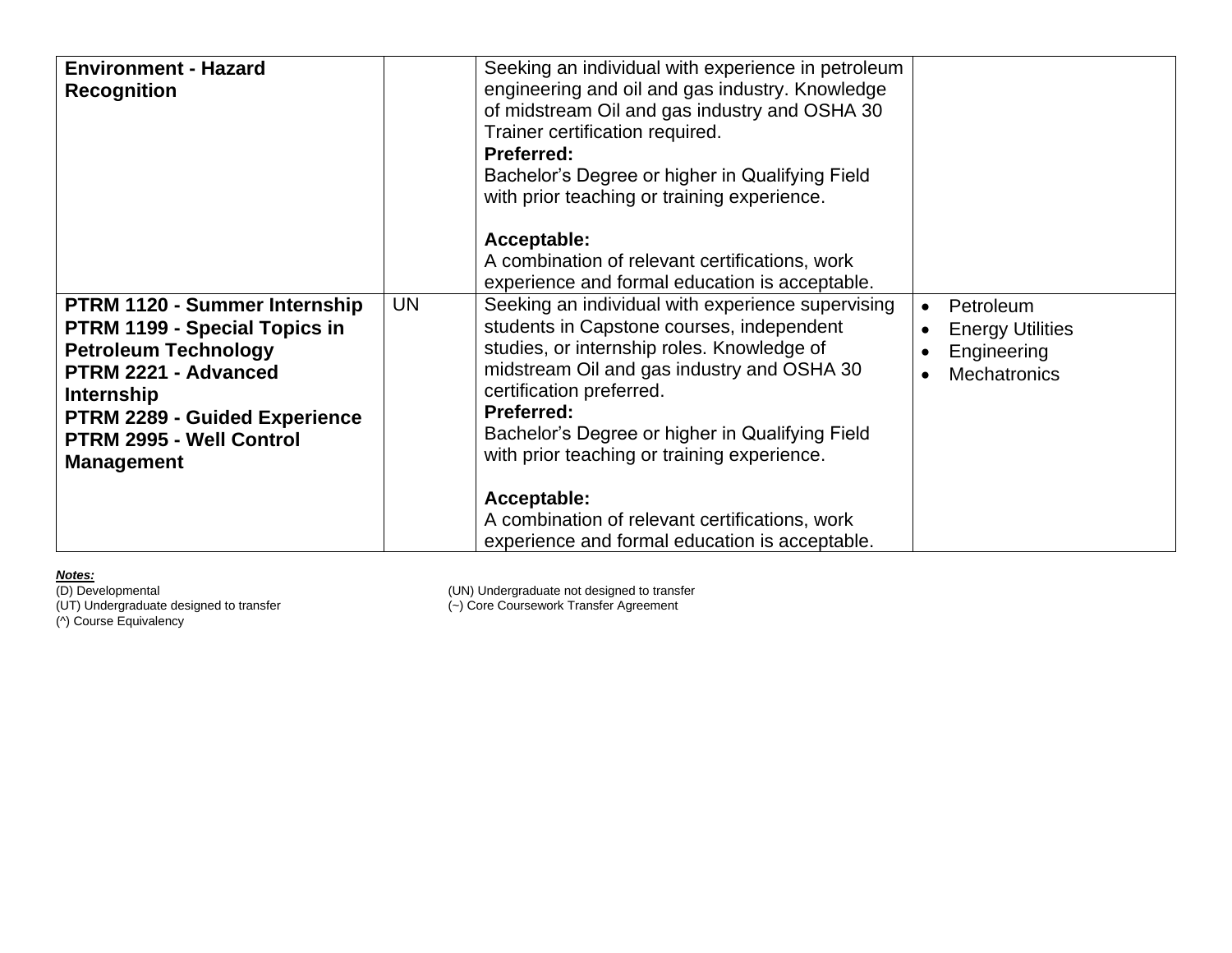



| <b>Course</b>                                                                                                                     | <b>Transfer</b><br><b>Status</b> | <b>Minimum Requirements</b>                                                                                                                                                                                                                                                                                                                                                                                                                                                                    | <b>Qualifying Fields</b> |
|-----------------------------------------------------------------------------------------------------------------------------------|----------------------------------|------------------------------------------------------------------------------------------------------------------------------------------------------------------------------------------------------------------------------------------------------------------------------------------------------------------------------------------------------------------------------------------------------------------------------------------------------------------------------------------------|--------------------------|
| WELD 1005 Safety<br><b>WELD 2010 OSHA 30</b>                                                                                      | UN                               | Seeking an individual with experience in relevant<br>welding SMAW, GMAW/FCAW/and GTAW,<br>Thermal Cutting, nondestructive testing<br>procedures, the science of metallurgy and weld<br>inspection as well as applicable training in<br>construction safety and OSHA regulations<br>Acceptable:<br>A combination of relevant certifications, work<br>experience and formal education is acceptable.<br>Prior teaching or training experience is preferred.<br>Must have OSHA 501 certification. | • Welding                |
| <b>WELD 1010 Basic Shielded Metal</b><br>Arc Welding (SMAW)<br><b>WELD 1015</b> Intermediate Shielded<br>Metal Arc Welding (SMAW) | <b>UN</b>                        | Seeking an individual with experience in relevant<br>welding SMAW, GMAW/FCAW/and GTAW,<br>Thermal Cutting, nondestructive testing<br>procedures, the science of metallurgy and weld<br>inspection as well as applicable training in<br>construction safety and OSHA regulations.<br>Acceptable:<br>A combination of relevant certifications, work<br>experience and formal education is acceptable.<br>Prior teaching or training experience is preferred.                                     | Welding<br>$\bullet$     |
| <b>WELD 1020 Basic Gas Metal Arc</b><br><b>Welding/Flux Core Arc Welding</b><br>(GMAW/FCAW)                                       | <b>UN</b>                        | Seeking an individual with experience in relevant<br>welding SMAW, GMAW/FCAW/and GTAW,<br>Thermal Cutting, nondestructive testing<br>procedures, the science of metallurgy and weld<br>inspection as well as applicable training in                                                                                                                                                                                                                                                            | Welding<br>$\bullet$     |